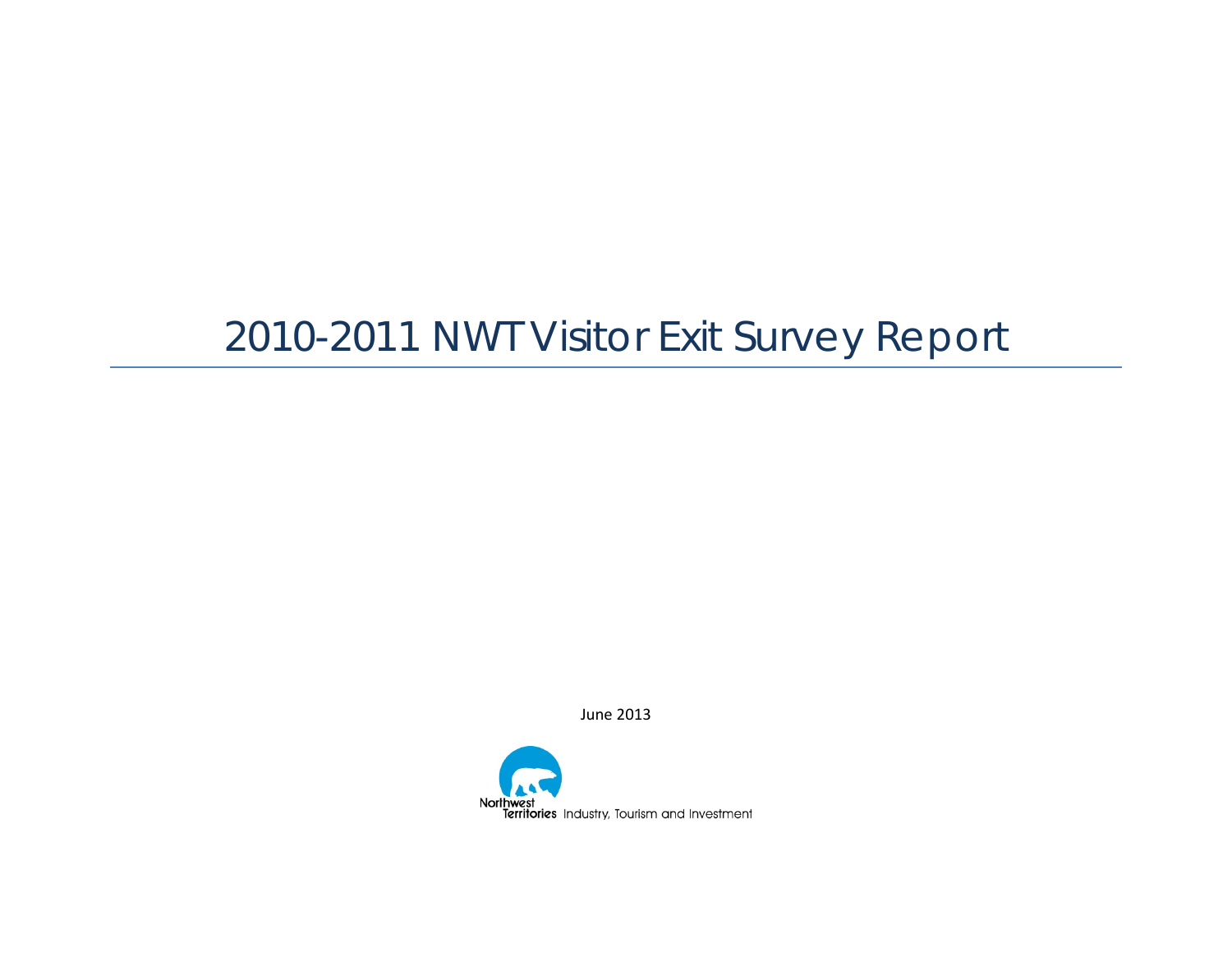Acknowledgements:

The 2010-2011 NWT Visitor Exit Survey was made possible through funding provided by the Department of Industry, Tourism and Investment for the Government of the Northwest Territories.

For more information, or for an electronic copy of this report, please contact the following:

Manager, Research and Planning Tourism and Parks Department of Industry, Tourism and Investment Government of the Northwest Territories P.O. Box 1320 Yellowknife, NT X1A 2L9

Tel: (867) 920-3245 Fax: (867) 873-0163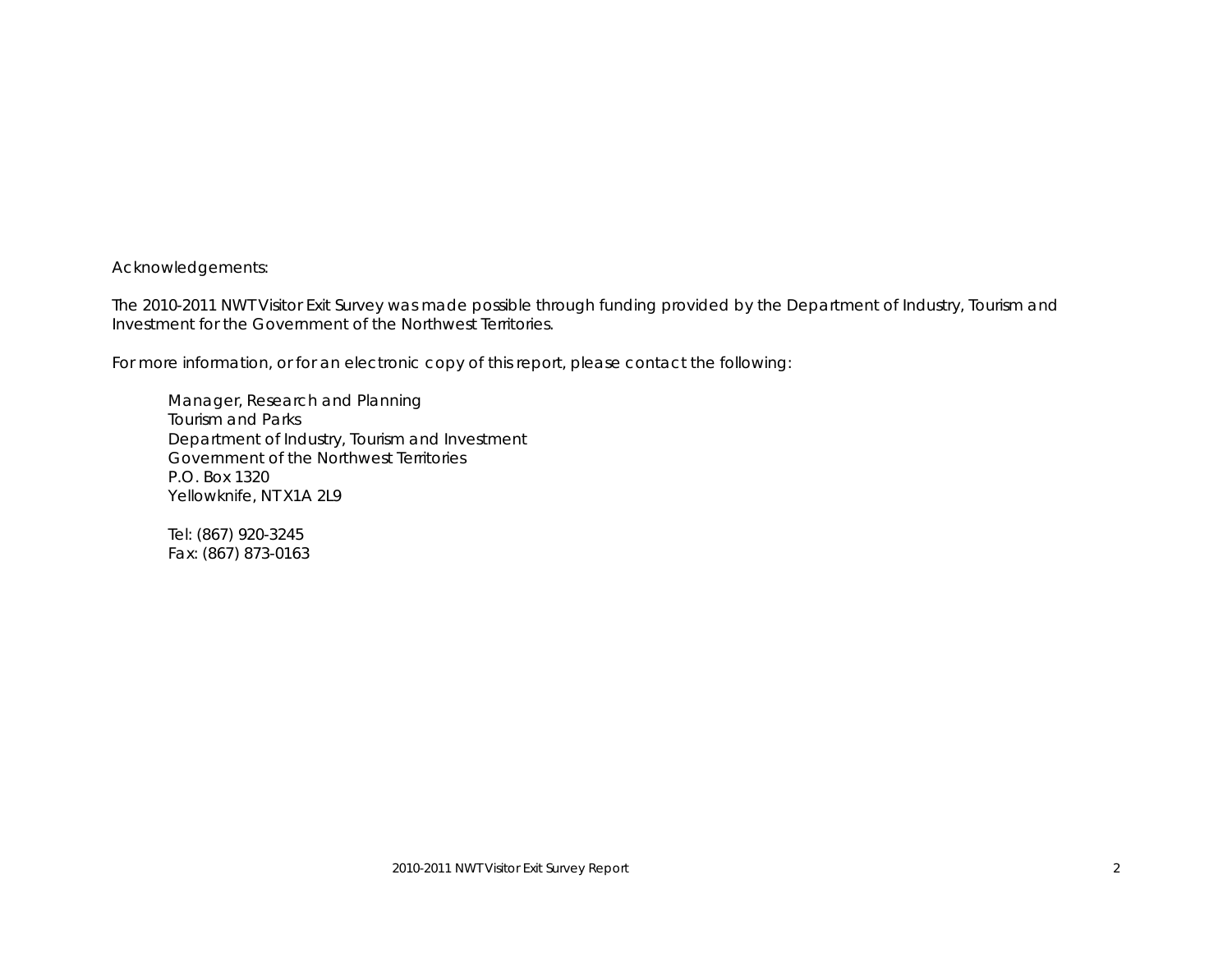### **Table of Contents**

<span id="page-2-0"></span>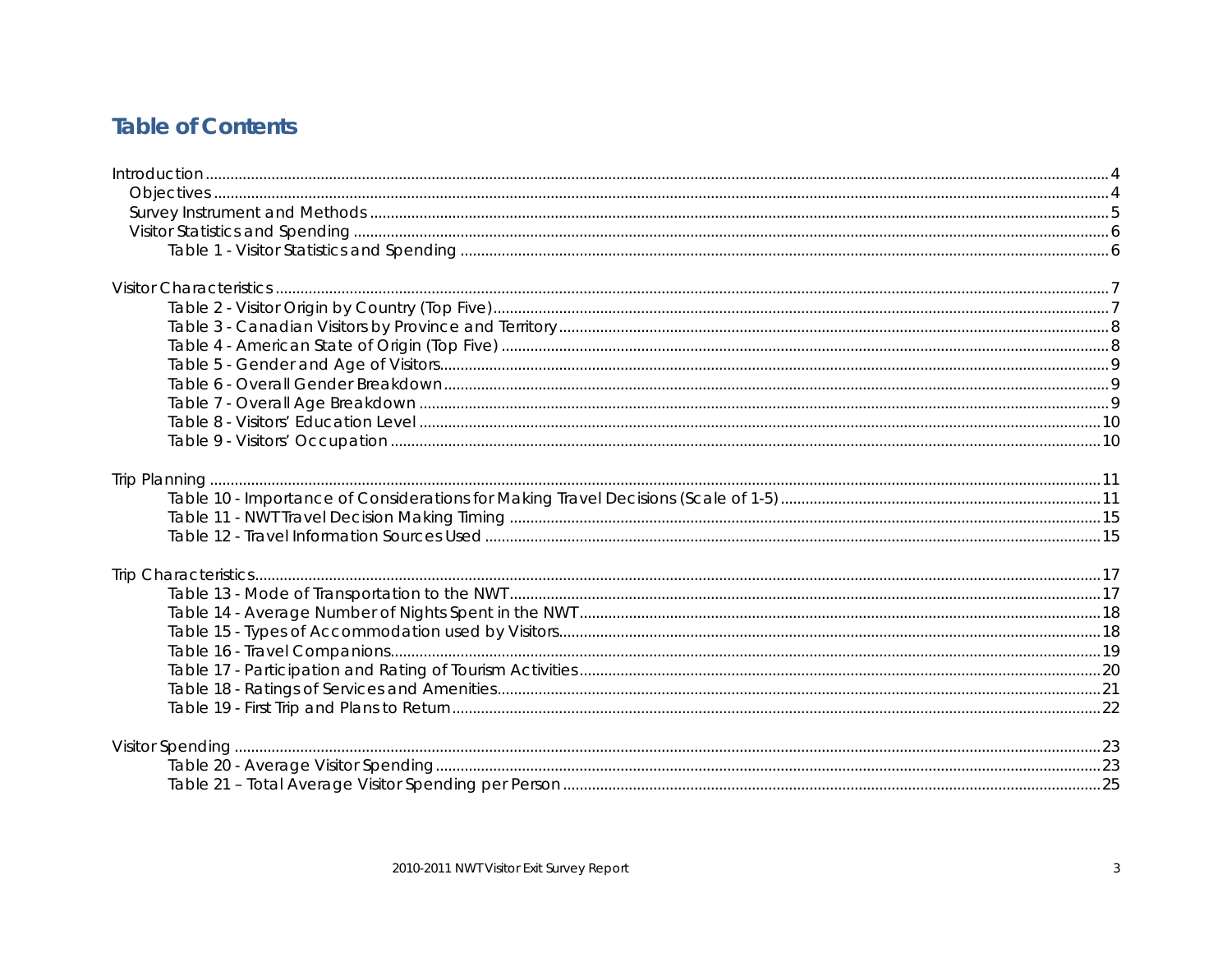### **Introduction**

The Government of the Northwest Territories (GNWT) conducts a Visitor Exit Survey every four years to obtain baseline information on trip characteristics; vacation planning; trip activities and motivations; and trip spending for visitors to the Northwest Territories (NWT). Along with providing an accurate picture of visitation and spending for the survey year, these benchmark statistics are used to estimate the numbers, spending and characteristics of visitors during the three years between the next Visitor Exit Survey.

The results of the 2010/2011 Visitor Exit Survey have been analyzed based on visitors' primary reason for travelling to the territory. These "reasons" are divided into the following segments:

- **Aurora** includes visitors who travel for the main purpose of seeing the Aurora Borealis (or "Northern Lights");
- **Fishing: Guided** includes visitors who travelled for the main purpose of going fishing with a guide;
- **Fishing: Independent** includes visitors who travelled for the main purpose of going fishing (without a guide);
- **General Touring** includes visitors who travelled for the main purpose of seeing and experiencing everything about the NWT (they didn't have a specified purpose of travel);
- **Hunting** includes visitors who travelled for the main purpose of going hunting with a guide;
- **Outdoor Adventure: Guided** includes visitors who travelled for the main purpose of going on an outdoor adventure (hiking, canoeing, kayaking, rafting, dogsledding, etc.) with a guide.
- **Outdoor Adventure: Independent** includes visitors who travelled for the main purpose of going on an outdoor adventure (hiking, canoeing, kayaking, rafting, dogsledding, etc.) without a guide.
- **Visiting Friends and Relatives** includes visitors who travelled for the main purpose of visiting friends and relatives living in the NWT.

This report presents summary results for all leisure travellers who visited the NWT between May 2010 and March 2011.

Implementing the exit survey in 2010/2011 was particularly important because of new investments in all areas of tourism development under the GNWT's new tourism plan, *Tourism 2015: New Directions for a Spectacular Future*. The goal of this program is to increase tourism visitation and revenue.

### <span id="page-3-0"></span>**Objectives**

The objectives of the 2010/2011 Visitor Exit Survey included:

• Obtaining sufficient data to develop an estimate of total visitation to the NWT for May 2010 through March 2011;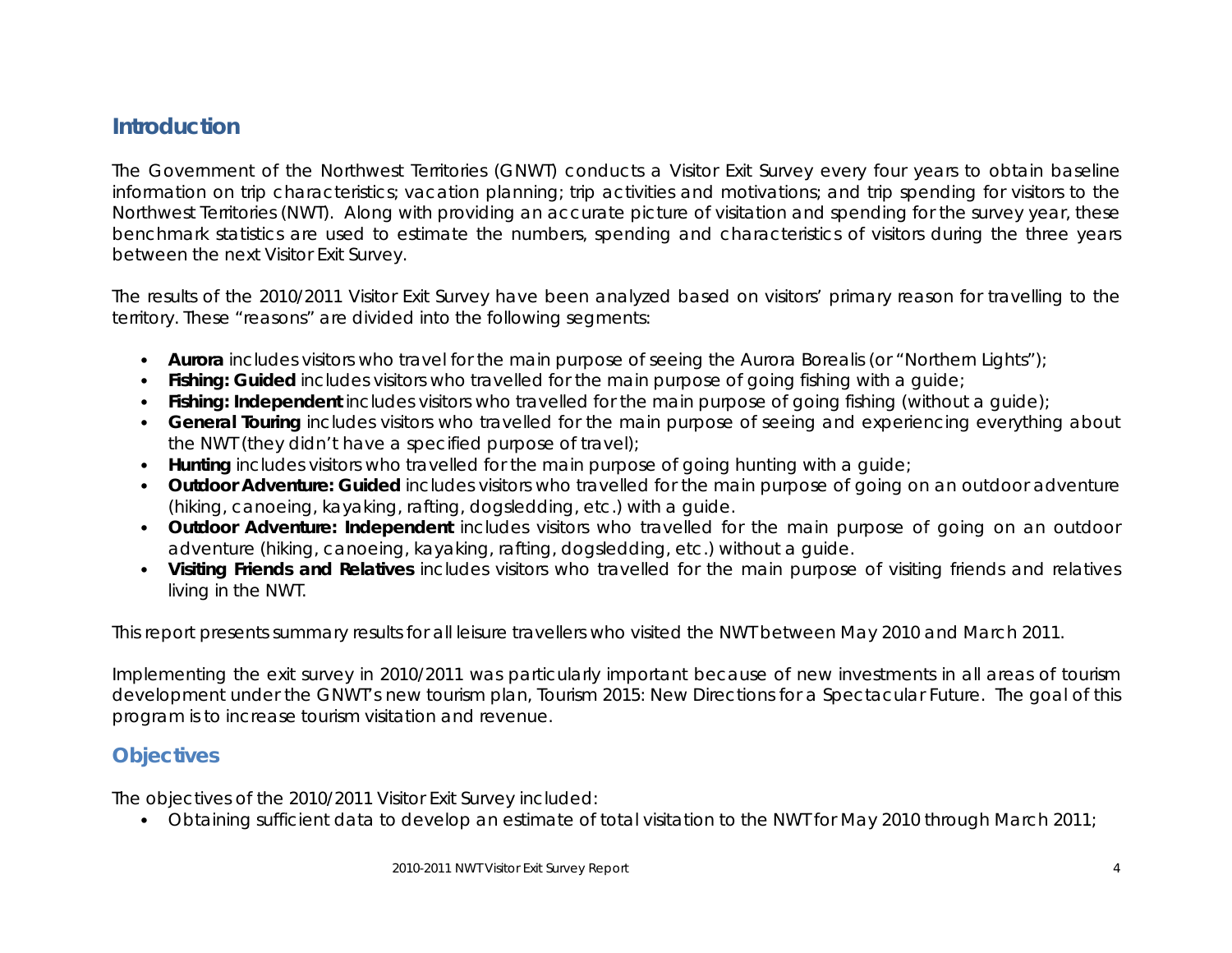- Obtaining sufficient data to develop estimates of total visitation and spending for all leisure and business segment visitors;
- Gathering sufficient data to produce visitor profiles for all segments; and
- Gathering data on visitor interest and participation in Aboriginal tourism products.

#### <span id="page-4-0"></span>**Survey Instrument and Methods**

A variety of survey instruments and methods were designed and utilized for capturing data from the seven visitor segments noted above. The survey used for leisure segment visitors can be found in Appendix B of this report.

The survey instruments for the 2010/2011 Visitor Exit Survey varied according to segment and mode of transportation:

- Self-administered surveys were designed for anglers, hunters and outdoor adventurers, and were distributed to the guests by guides at outfitter lodges. Business and leisure visitors travelling by air received self-administered surveys while waiting for their departing flights at airports throughout the territory.
- Trip diaries were distributed at visitor information centers (VIC) and a post-trip telephone survey was designed to capture detailed information from visitors travelling by road.
- Tally count sheets were developed to determine passenger numbers and basic trip characteristics at airports. The tally count surveys were used in conjunction with the hunting and fishing license database, the territorial park permit database and vehicle counts at ferry crossings to estimate total visitation volume to the territory.

A total of 3,254 surveys were completed between May 2010 and March 2011. Unless otherwise specified, results presented in this report have been weighted to reflect the total estimated visitor volume based on park permit data, airport tally counts; and hunting and fishing license data.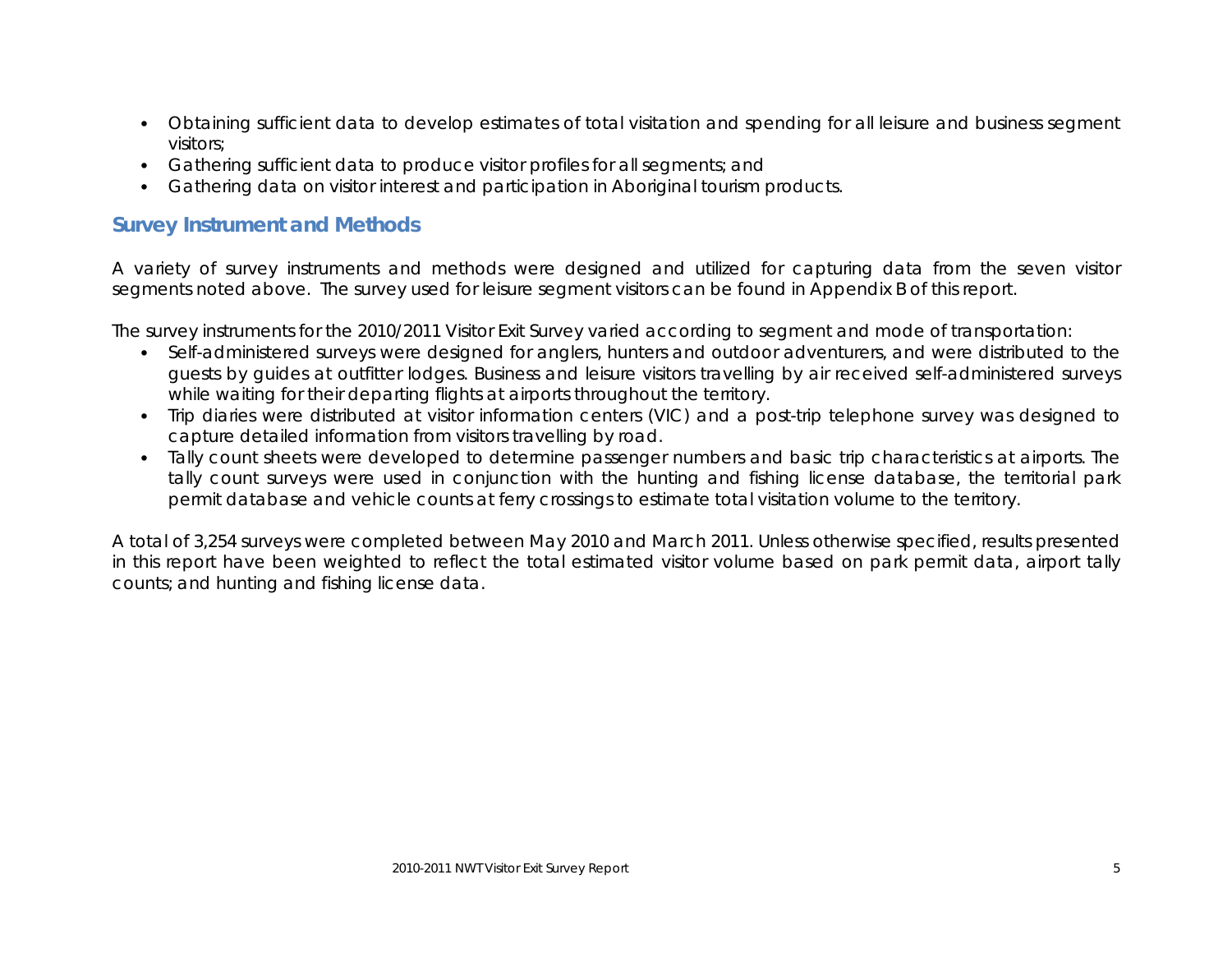# <span id="page-5-0"></span>**Visitor Statistics and Spending**

|                               |         | Northwest Territories Visitor Statistics |         |         |         |         |         | Northwest Territories Visitor Spending (millions) |         |         |
|-------------------------------|---------|------------------------------------------|---------|---------|---------|---------|---------|---------------------------------------------------|---------|---------|
| Main Purpose of Travel:       | 2006/07 | 2007/08                                  | 2008/09 | 2009/10 | 2010/11 | 2006/07 | 2007/08 | 2008/09                                           | 2009/10 | 2010/11 |
| Aurora Viewing                | 7,000   | 7.297                                    | 5,460   | 5,400   | 6,776   | \$9.3   | \$9.6   | \$7.3                                             | \$7.2   | \$9.4   |
| Fishing                       | 7,726   | 7,470                                    | 7,274   | 6,403   | 4,956   | \$18.0  | \$17.5  | \$17.0                                            | \$12.6  | \$11.8  |
| General Touring               | 13,340  | 15,123                                   | 14,760  | 14,500  | 12,920  | \$7.5   | \$8.5   | \$8.3                                             | \$8.1   | \$10.5  |
| Hunting                       | 1,216   | 984                                      | 942     | 757     | 436     | \$16.2  | \$13.0  | \$12.5                                            | \$10.1  | \$4.2   |
| Outdoor Adventure             | 2,079   | 2,125                                    | 2,098   | 1,853   | 1,949   | \$6.8   | \$6.9   | \$6.8                                             | \$6.1   | \$5.3   |
| Visiting Friends & Relatives  | 9,025   | 11,693                                   | 9,261   | 12,910  | 13,403  | \$3.8   | \$5.0   | \$4.0                                             | \$5.4   | \$6.3\$ |
| <b>Total Leisure Visitors</b> | 40,386  | 44,692                                   | 39,795  | 41,823  | 40,440  | \$61.6  | \$60.5  | \$55.9                                            | \$49.5  | \$47.5  |
| <b>Business Travell</b>       | 35,509  | 34,880                                   | 33,624  | 26,181  | 24,795  | \$78.8  | \$77.4  | \$74.6                                            | \$58.1  | \$49.5  |
| <b>Total Visitors</b>         | 75,895  | 79,572                                   | 73,419  | 68,004  | 65,235  | \$140.4 | \$137.9 | \$130.5                                           | \$107.6 | \$97.0  |

### <span id="page-5-1"></span>**Table 1 - Visitor Statistics and Spending:**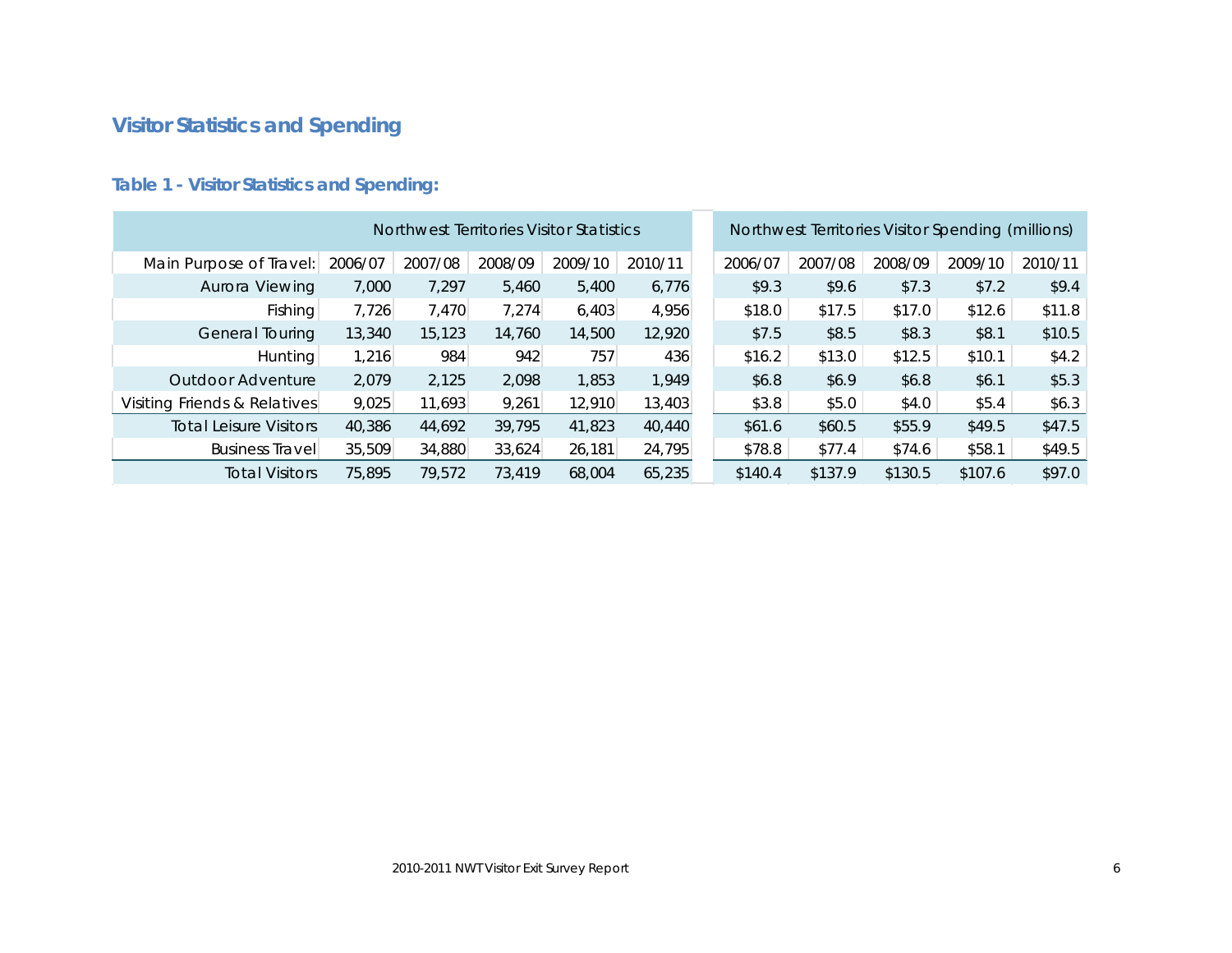### <span id="page-6-0"></span>**Visitor Characteristics**

### <span id="page-6-1"></span>**Table 2 - Visitor Origin by Country (Top Five):**

| Aurora              | Fishing: Guided     | Fishing: Independent | <b>General Touring</b> |
|---------------------|---------------------|----------------------|------------------------|
| Japan (74%)         | Canada (75%)        | Canada (90%)         | Canada (88%)           |
| Canada (17%)        | United States (22%) | United States (7%)   | United States (5%)     |
| United States (4%)  | Denmark (1%)        |                      | Germany (3%)           |
| Korea (2%)          | Sweden (1%)         | Germany (1%)         | Switzerland (2%)       |
| China (1%)          | England (1%)        | Norway (1%)          | England (1%)           |
|                     |                     |                      |                        |
| Hunting             | Outdoor Adventure:  | Outdoor Adventure:   | Visiting Friends &     |
|                     | Guided              | Independent          | Relatives              |
| United States (61%) | Canada (77%)        | Canada (84%)         | Canada (97%)           |
| Canada (28%)        | England (8%)        | Switzerland (6%)     | United States (2%)     |
| Germany (4%)        | New Zealand (5%)    | United States (5%)   | France (1%)            |
| Belgium (3%)        | United States (5%)  | Norway (3%)          | Germany (1%)           |
| Mexico (2%)         | Germany (1%)        | Germany (2%)         | Australia (1%)         |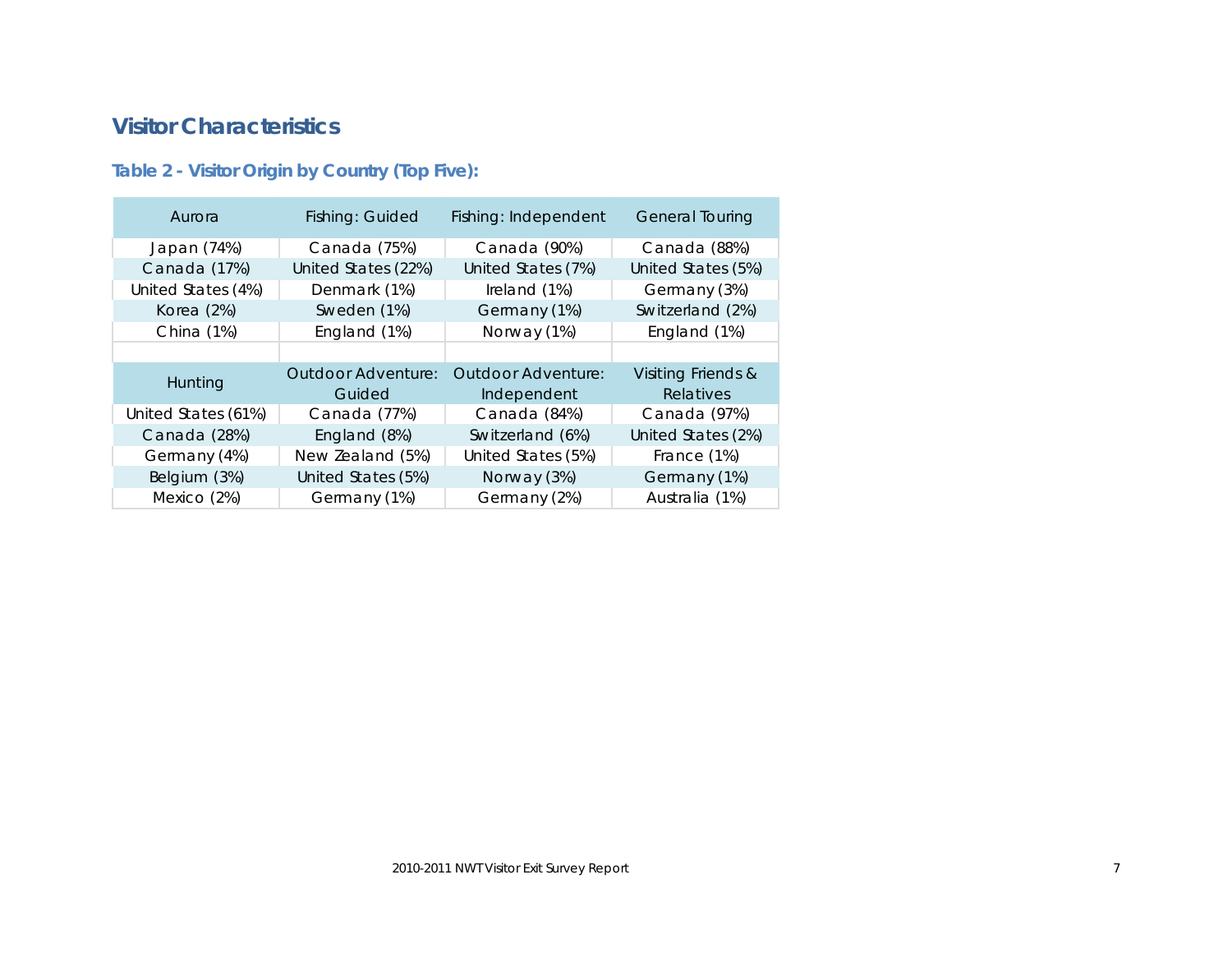|                         | Aurora<br>Viewing        | Fishing:<br>Guided       | Fishing:<br>Independent  | General<br>Touring | <b>Hunting</b>           | Outdoor<br>Adventure:<br>Guided | Outdoor<br>Adventure:<br>Independent | Visiting<br>Friends &<br>Relatives | <b>All Visitors</b> |
|-------------------------|--------------------------|--------------------------|--------------------------|--------------------|--------------------------|---------------------------------|--------------------------------------|------------------------------------|---------------------|
| Alberta                 | 18%                      | 61%                      | 77%                      | 67%                | 48%                      | 12%                             | 61%                                  | 40%                                | 55%                 |
| <b>British Columbia</b> | 56%                      | 7%                       | 9%                       | 15%                | 45%                      | 14%                             | 17%                                  | 18%                                | 17%                 |
| Ontario                 | 23%                      | 21%                      | 7%                       | 8%                 | 6%                       | 63%                             | 15%                                  | 18%                                | 14%                 |
| Saskatchewan            | 1%                       | 6%                       | 4%                       | 5%                 | $1\%$                    | $\overline{\phantom{a}}$        | $\sim$                               | 6%                                 | 5%                  |
| Nova Scotia             | $\sim$                   | $\sim$                   | $\sim$                   | $< 1\%$            | 1%                       | $\overline{\phantom{a}}$        | 1%                                   | 6%                                 | 2%                  |
| Quebec                  | 2%                       | 5%                       | $\sim$                   | 2%                 | $\sim$                   | 10%                             | 5%                                   | 2%                                 | 2%                  |
| Manitoba                | $\sim$                   | $\sim$                   | 4%                       | 1%                 | $\sim$                   | $< 1\%$                         | 1%                                   | 3%                                 | 2%                  |
| Newfoundland            | $\overline{\phantom{a}}$ | $\sim$                   | $\sim$                   | $<1\%$             | $\overline{\phantom{a}}$ | $\sim$                          | $\overline{\phantom{a}}$             | 3%                                 | 1%                  |
| New Brunswick           | $\overline{\phantom{a}}$ | $\overline{\phantom{a}}$ | $\overline{\phantom{a}}$ | $< 1\%$            | $\overline{\phantom{a}}$ | $\overline{\phantom{a}}$        | $< 1\%$                              | 2%                                 | 1%                  |
| <b>Yukon Territory</b>  | $\sim$                   | $\overline{\phantom{a}}$ | $\sim$                   | 1%                 | $\overline{\phantom{a}}$ | $< 1\%$                         | $< 1\%$                              | $< 1\%$                            | 1%                  |
| Prince Edward Island    | $\overline{\phantom{a}}$ | $\overline{\phantom{a}}$ | $\overline{\phantom{a}}$ | $< 1\%$            | $\overline{\phantom{a}}$ | $\overline{\phantom{a}}$        | $\sim$                               | 1%                                 | $< 1\%$             |
| Nunavut                 |                          |                          |                          |                    | $\overline{\phantom{a}}$ | $< 1\%$                         | $< 1\%$                              | $< 1\%$                            | $< 1\%$             |

### <span id="page-7-0"></span>**Table 3 - Canadian Visitors by Province and Territory:**

### <span id="page-7-1"></span>**Table 4 - American State of Origin (Top Five):**

| Aurora Viewing                 | California (31%) | New York (12%)    | Missouri (8%)   | Virginia (8%)  | Arizona (6%)      |
|--------------------------------|------------------|-------------------|-----------------|----------------|-------------------|
| Fishing: Guided                | Illinois $(20%)$ | Minnesota (20%)   | Colorado (9%)   | Texas $(9%)$   | Ohio (8%)         |
| Fishing: Independent           | Wisconsin (33%)  | California (23%)  | Minnesota (15%) | New York (12%) | Nevada (7%)       |
| General Touring                | California (18%) | Washington (12%)  | Alaska (11%)    | Minnesota (9%) | Pennsylvania (8%) |
| <b>Hunting</b>                 | Utah (13%)       | Texas (11%)       | Wisconsin (7%)  | Montana (5%)   | Minnesota (5%)    |
| Outdoor Adventure: Guided      | Colorado (48%)   | Washington (28%)  | Montana (10%)   | Illinois (3%)  | Michigan (3%)     |
| Outdoor Adventure: Independent | California (69%) | Alaska (13%)      | New York (3%)   | Ohio (3%)      | Arkansas (2%)     |
| Visiting Friends & Relatives   | New York (19%)   | Connecticut (15%) | Florida (11%)   | Oregon (11%)   | California (10%)  |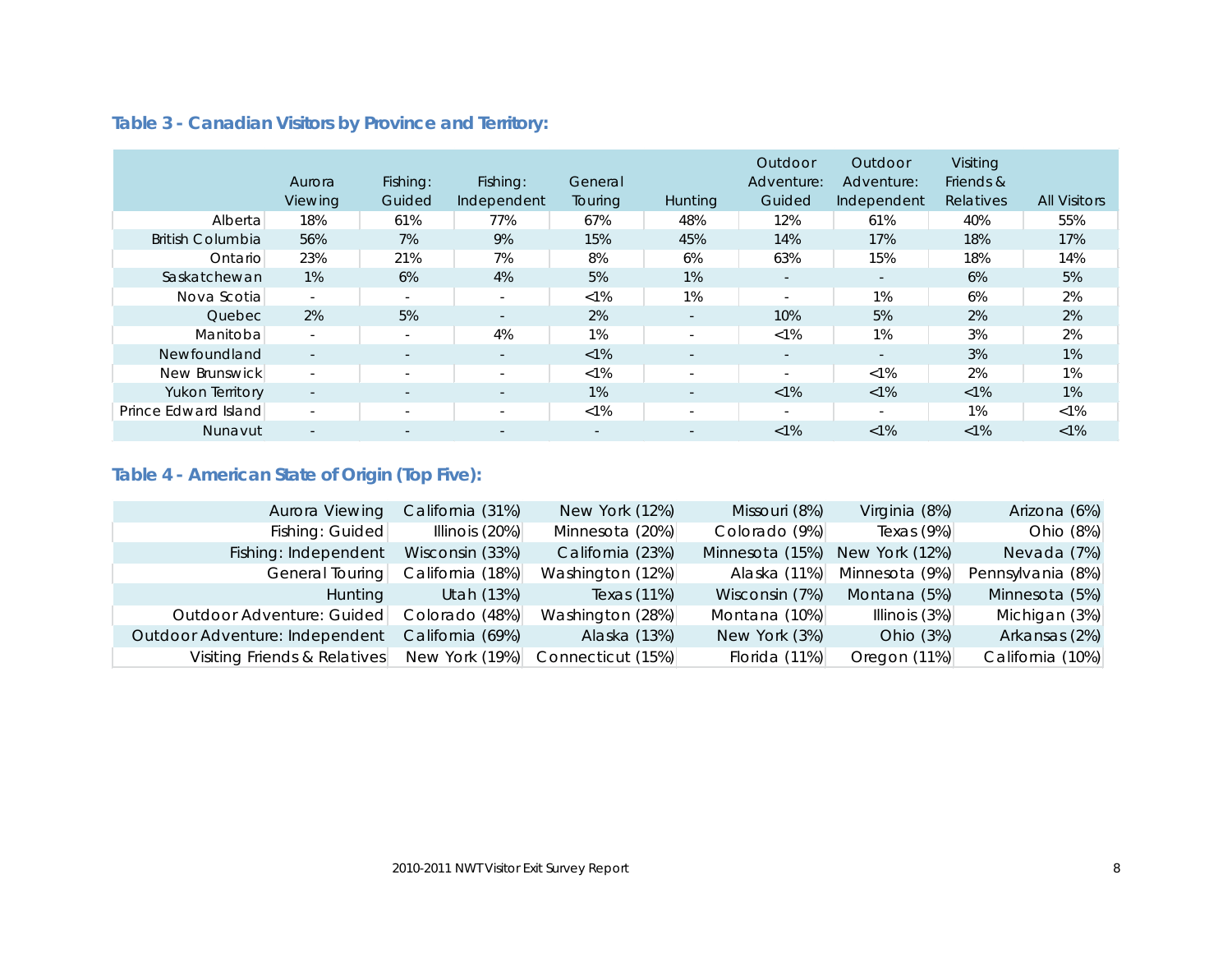### <span id="page-8-0"></span>**Table 5 - Gender and Age of Visitors:**

|                      |                |          |             |                |                | Outdoor    | Outdoor     | Visiting  |
|----------------------|----------------|----------|-------------|----------------|----------------|------------|-------------|-----------|
|                      | Aurora         | Fishing: | Fishing:    | General        |                | Adventure: | Adventure:  | Friends & |
|                      | <b>Viewing</b> | Guided   | Independent | <b>Touring</b> | <b>Hunting</b> | Guided     | Independent | Relatives |
| Males under 19       | 1%             | 3%       |             | 4%             | 3%             | 6%         | 11%         | 4%        |
| <b>Males 20-34</b>   | 21%            | 10%      | 12%         | 6%             | 12%            | 6%         | 12%         | 12%       |
| Males 35-44          | 5%             | 12%      | 14%         | 6%             | 18%            | 2%         | 9%          | 3%        |
| <b>Males 45-54</b>   | 4%             | 25%      | 23%         | 7%             | 36%            | 17%        | 16%         | 6%        |
| Males 55-64          | 4%             | 27%      | 33%         | 10%            | 17%            | 17%        | 9%          | 10%       |
| Males 65 and older   | 2%             | 19%      | 9%          | 13%            | 6%             | 11%        | 4%          | 8%        |
| Females under 19     | 2%             |          |             | 4%             |                | 3%         | 5%          | 4%        |
| Females 20-34        | 34%            | $1\%$    | $1\%$       | 10%            | 2%             | 5%         | 7%          | 14%       |
| Females 35-44        | 8%             |          | 1%          | 5%             | 2%             | 3%         | 9%          | 5%        |
| Females 45-54        | 7%             | 2%       | 1%          | 10%            | 2%             | 14%        | 10%         | 11%       |
| Females 55-64        | 9%             | 1%       | 3%          | 13%            | 2%             | 9%         | 6%          | 14%       |
| Females 65 and older | 4%             | 1%       | 1%          | 13%            | 1%             | 7%         | 2%          | 9%        |

#### <span id="page-8-1"></span>**Table 6 - Overall Gender Breakdown:**

|         |         |          |             |         |         | Outdoor    | Outdoor     | Visiting  |
|---------|---------|----------|-------------|---------|---------|------------|-------------|-----------|
|         | Aurora  | Fishing: | Fishing:    | General |         | Adventure: | Adventure:  | Friends & |
|         | Viewing | Guided   | Independent | Touring | Hunting | Guided     | Independent | Relatives |
| Males   | 36%     | 95%      | 92%         | 46%     | 91%     | 60%        | 61%         | 43%       |
| Females | 64%     | 5%       | 8%          | 54%     | 9%      | 40%        | 39%         | 57%       |

### <span id="page-8-2"></span>**Table 7 - Overall Age Breakdown:**

|                            |         |          |             |         |                | Outdoor    | Outdoor     | Visiting  |
|----------------------------|---------|----------|-------------|---------|----------------|------------|-------------|-----------|
|                            | Aurora  | Fishing: | Fishing:    | General |                | Adventure: | Adventure:  | Friends & |
|                            | Viewing | Guided   | Independent | Touring | <b>Hunting</b> | Guided     | Independent | Relatives |
| Adults (19-64 yrs)         | 90%     | 77%      | 88%         | 66%     | 90%            | 73%        | 79%         | 75%       |
| Children (under 19 yrs)    | 4%      | 3%       | 1%          | 8%      | 3%             | 9%         | 16%         | 8%        |
| Seniors (65 yrs and older) | 6%      | 20%      | 11%         | 26%     | 7%             | 18%        | 6%          | 17%       |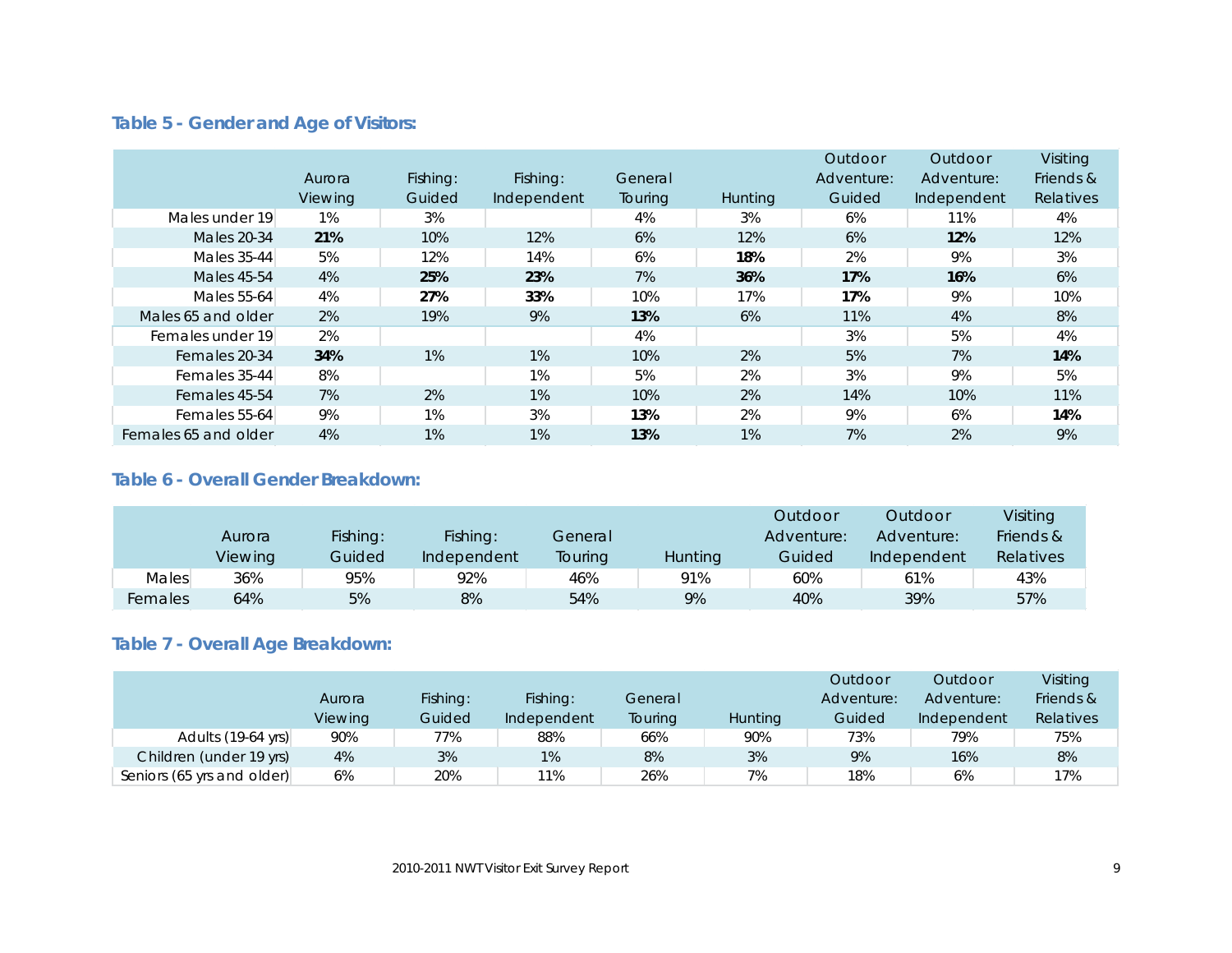#### <span id="page-9-0"></span>**Table 8 - Visitors' Education Level:**

|                                    | Aurora<br>Viewing | Fishing:<br>Guided | Fishing:<br>Independent | General<br>Touring | <b>Hunting</b> | Outdoor<br>Adventure:<br>Guided | Outdoor<br>Adventure:<br>Independent | Visiting<br>Friends &<br>Relatives |
|------------------------------------|-------------------|--------------------|-------------------------|--------------------|----------------|---------------------------------|--------------------------------------|------------------------------------|
| Less than high school              | 3%                | 4%                 | 9%                      | 6%                 | 2%             | 5%                              | 7%                                   | 2%                                 |
| High school                        | 15%               | 20%                | 20%                     | 16%                | 10%            | 8%                              | 24%                                  | 12%                                |
| Some technical college/university  | 13%               | 18%                | 8%                      | 8%                 | 10%            | 8%                              | 4%                                   | 13%                                |
| College / technical diploma        | 13%               | 17%                | 27%                     | 25%                | 23%            | 8%                              | 19%                                  | 26%                                |
| University degree                  | 46%               | 24%                | 32%                     | 30%                | 34%            | 35%                             | 36%                                  | 33%                                |
| Masters / Ph.D. degree (or higher) | 10%               | 18%                | 5%                      | 15%                | 22%            | 37%                             | 11%                                  | 14%                                |

# <span id="page-9-1"></span>**Table 9 - Visitors' Occupation:**

|                           |                |          |             |                |         | Outdoor    | Outdoor     | Visiting  |
|---------------------------|----------------|----------|-------------|----------------|---------|------------|-------------|-----------|
|                           | Aurora         | Fishing: | Fishing:    | General        |         | Adventure: | Adventure:  | Friends & |
|                           | <b>Viewing</b> | Guided   | Independent | <b>Touring</b> | Hunting | Guided     | Independent | Relatives |
| Professional              | 29%            | 28%      | 28%         | 30%            | 29%     | 42%        | 46%         | 35%       |
| Technical/Trades          | 1%             | 7%       | 11%         | 5%             | 7%      | 5%         | 9%          | 7%        |
| Sales/Marketing           | 2%             | 3%       | 3%          | $1\%$          | 2%      | 2%         | 1%          | 3%        |
| Management                | 7%             | 14%      | 16%         | 10%            | 11%     | 5%         | 4%          | 8%        |
| Administrative/Clerical   | 16%            | 0%       | $0\%$       | 3%             | 0%      | 0%         | 0%          | 4%        |
| Student                   | 17%            | 2%       | $0\%$       | 2%             | 3%      | 9%         | 11%         | 8%        |
| Self-employed             | 6%             | 19%      | 25%         | 12%            | 36%     | 8%         | 11%         | 8%        |
| Unemployed                | 9%             | 2%       | 1%          | 1%             | 0%      | 2%         | 0%          | 2%        |
| Retired                   | 4%             | 24%      | 17%         | 33%            | 12%     | 27%        | 14%         | 23%       |
| Other                     | 7%             | 0%       | 1%          | $1\%$          | 0%      | 0%         | $0\%$       | 1%        |
| Production/Service Worker | 1%             | 0%       | $0\%$       | 2%             | 0%      | 0%         | 2%          | 1%        |
| Homemaker                 | 0%             | 0%       | $0\%$       | $1\%$          | 0%      | 1%         | 0%          | 0%        |
| Do not know / Refuse      | 0%             | 0%       | $0\%$       | $1\%$          | $0\%$   | 0%         | 1%          | $0\%$     |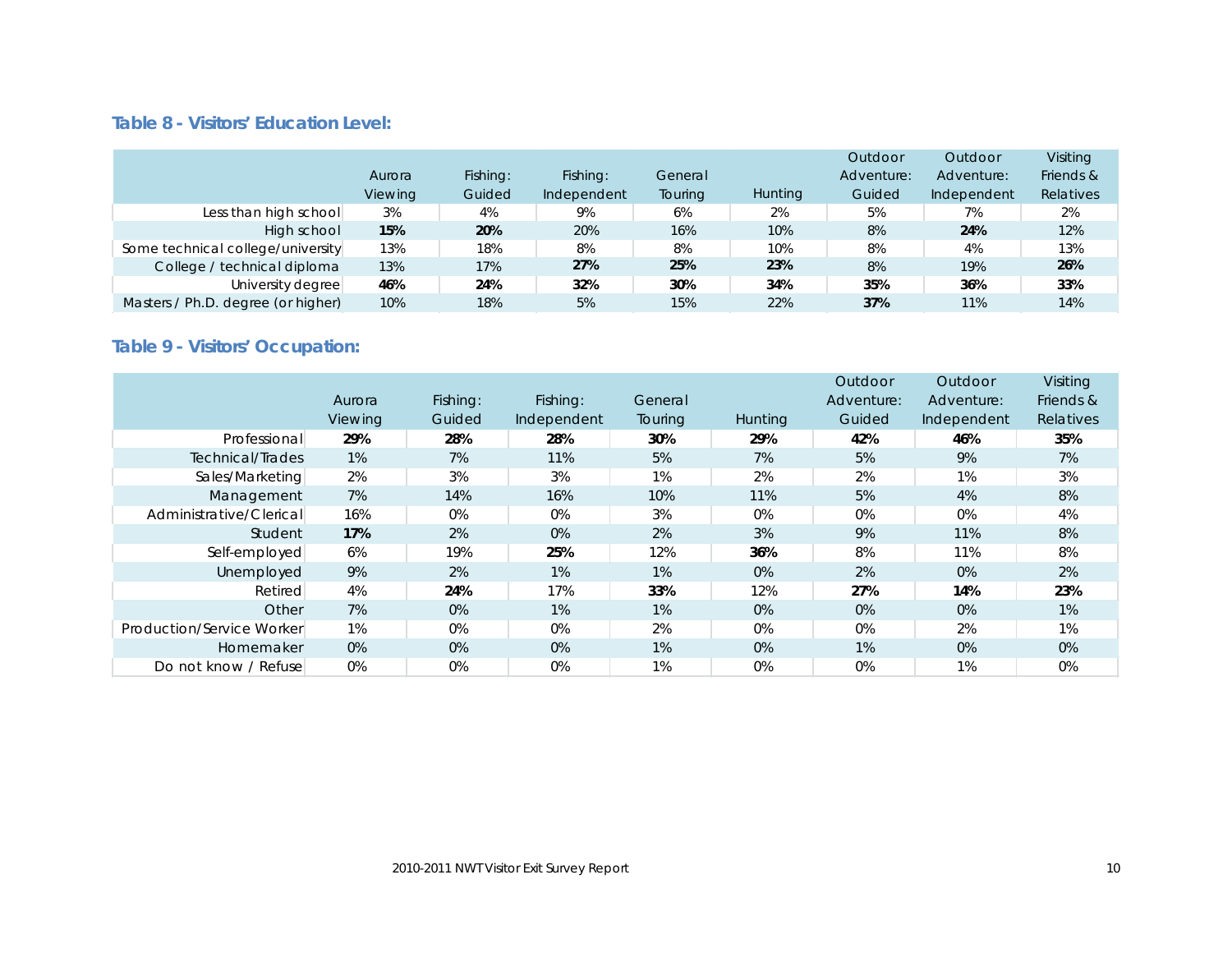# <span id="page-10-0"></span>**Trip Planning**

#### <span id="page-10-1"></span>**Table 10 - Importance of Considerations for Making Travel Decisions (Scale of 1-5):**

| Aurora Viewing                              |     | Fishing: Guided                           |     |
|---------------------------------------------|-----|-------------------------------------------|-----|
| <b>Outstanding Scenery</b>                  | 4.3 | <b>Outstanding Scenery</b>                | 4.1 |
| Having Fun, Being Entertained               | 4.3 | Personal Safety                           | 4.1 |
| Personal Safety                             | 4.2 | Viewing Wildlife                          | 4.0 |
| Have A Relaxing Break From Work             | 4.1 | Have A Relaxing Break From Work           | 4.0 |
| The Cost To Get To The Destination          | 3.9 | The Cost Of Accomodation And Meals        | 3.8 |
| Unique Or Different Cultural Groups         | 3.8 | The Cost To Get To The Destination        | 3.8 |
| Parks And Wilderness Areas                  | 3.8 | High Standards Of Cleanliness And Hygiene | 3.8 |
| The Cost Of Accomodation And Meals          | 3.8 | Parks And Wilderness Areas                | 3.8 |
| High Standards Of Cleanliness And Hygiene   | 3.8 | Experiencing Nature With A Guide          | 3.6 |
| <b>Reliable Weather</b>                     | 3.7 | Having Fun, Being Entertained             | 3.5 |
| Viewing Wildlife                            | 3.6 | Physical Adventure                        | 3.4 |
| <b>Physical Adventure</b>                   | 3.6 | Meeting New People                        | 3.3 |
| Number Of Airline Transfers Or Layovers     | 3.5 | Reliable Weather                          | 3.3 |
| Meeting New People                          | 3.4 | Number Of Airline Transfers Or Layovers   | 3.3 |
| Experiencing Nature With A Guide            | 3.4 | A Warm, Sunny Climate                     | 3.2 |
| Opportunities To Take Organized Tours       | 3.3 | Learning Opportunities                    | 3.1 |
| Package Tours To Destination                | 3.3 | Unique Or Different Cultural Groups       | 3.0 |
| Interesting Shopping                        | 3.2 | Package Tours To Destination              | 3.0 |
| Learning Opportunities                      | 3.2 | Personal Challenges                       | 3.0 |
| Personal Challenges                         | 3.1 | Opportunities To Take Organized Tours     | 2.6 |
| A Warm, Sunny Climate                       | 2.9 | Luxury Accommodation                      | 2.4 |
| <b>Exciting Nightlife And Entertainment</b> | 2.9 | Opportunities To Purchase Arts And Crafts | 2.3 |
| Opportunities To Purchase Arts And Crafts   | 2.7 | Exciting Nightlife And Entertainment      | 2.1 |
| <b>Luxury Accommodation</b>                 | 2.5 | Interesting Shopping                      | 2.0 |

| Have A Relaxing Break From Work             | 4.1 |
|---------------------------------------------|-----|
| The Cost To Get To The Destination          | 3.9 |
| Unique Or Different Cultural Groups         | 3.8 |
| Parks And Wilderness Areas                  | 3.8 |
| The Cost Of Accomodation And Meals          | 3.8 |
| High Standards Of Cleanliness And Hygiene   | 3.8 |
| Reliable Weather                            | 3.7 |
| Viewing Wildlife                            | 3.6 |
| Physical Adventure                          | 3.6 |
| Number Of Airline Transfers Or Layovers     | 3.5 |
| Meeting New People                          | 3.4 |
| <b>Experiencing Nature With A Guide</b>     | 3.4 |
| Opportunities To Take Organized Tours       | 3.3 |
| Package Tours To Destination                | 3.3 |
| Interesting Shopping                        | 3.2 |
| Learning Opportunities                      | 3.2 |
| Personal Challenges                         | 3.1 |
| A Warm, Sunny Climate                       | 2.9 |
| <b>Exciting Nightlife And Entertainment</b> | 2.9 |
| Opportunities To Purchase Arts And Crafts   | 2.7 |
| Luxury Accommodation                        | 2.5 |
|                                             |     |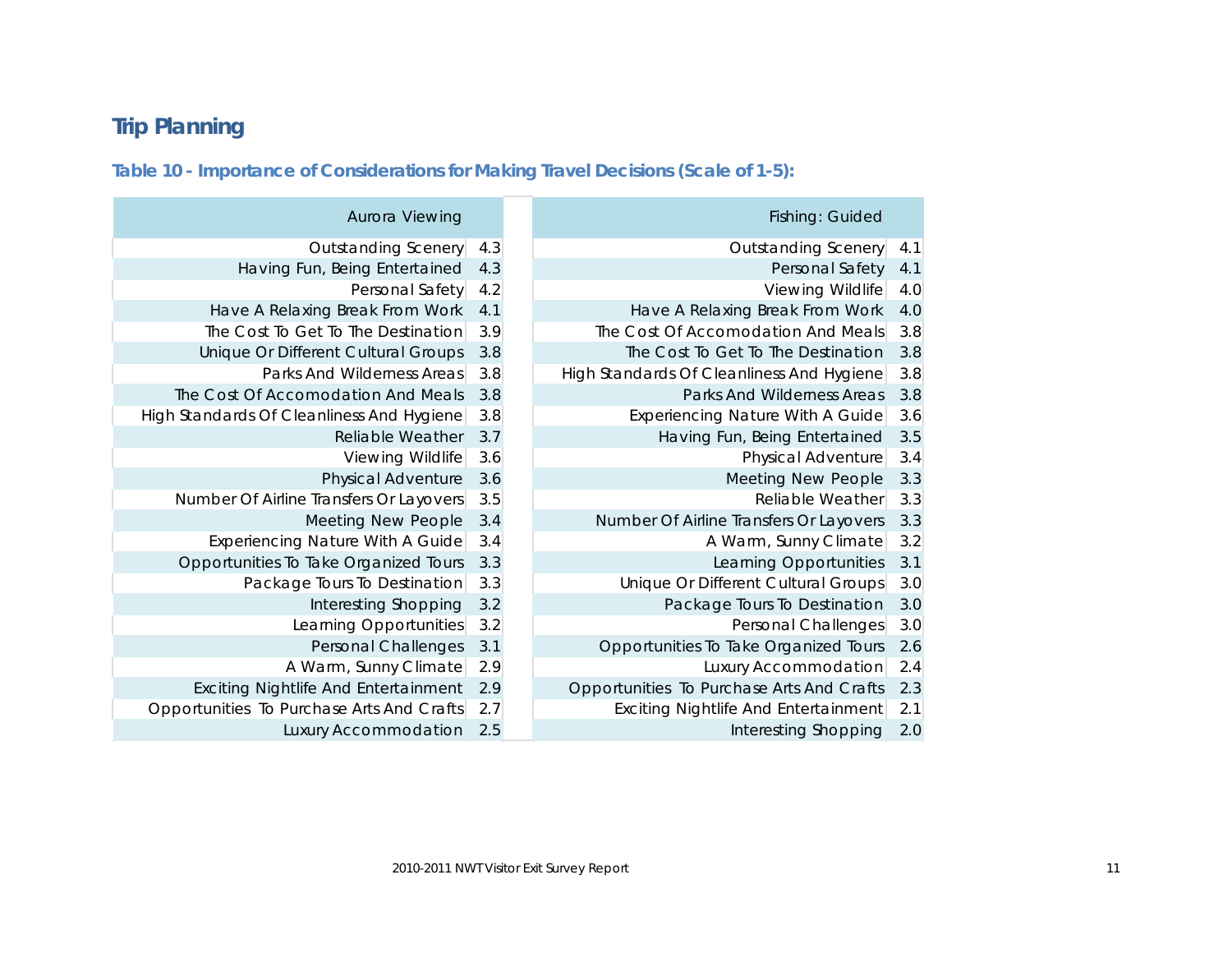| Fishing: Independent                        |     | <b>General Touring</b>                      |     |
|---------------------------------------------|-----|---------------------------------------------|-----|
| <b>Outstanding Scenery</b>                  | 4.3 | <b>Outstanding Scenery</b>                  | 4.6 |
| Have A Relaxing Break From Work             | 4.1 | Personal Safety                             | 4.2 |
| Viewing Wildlife                            | 4.0 | Viewing Wildlife                            | 4.2 |
| High Standards Of Cleanliness And Hygiene   | 3.7 | Parks And Wilderness Areas                  | 4.1 |
| Parks And Wilderness Areas                  | 3.6 | High Standards Of Cleanliness And Hygiene   | 4.0 |
| The Cost To Get To The Destination          | 3.6 | Learning Opportunities                      | 4.0 |
| Personal Safety                             | 3.5 | Unique Or Different Cultural Groups         | 3.9 |
| Physical Adventure                          | 3.5 | Have A Relaxing Break From Work             | 3.8 |
| The Cost Of Accomodation And Meals          | 3.5 | Meeting New People                          | 3.7 |
| Meeting New People                          | 3.3 | The Cost To Get To The Destination          | 3.7 |
| Number Of Airline Transfers Or Layovers     | 3.3 | The Cost Of Accomodation And Meals          | 3.7 |
| Reliable Weather                            | 3.2 | Physical Adventure                          | 3.4 |
| Unique Or Different Cultural Groups         | 3.1 | Having Fun, Being Entertained               | 3.4 |
| A Warm, Sunny Climate                       | 3.1 | Reliable Weather                            | 3.2 |
| Learning Opportunities                      | 3.0 | Personal Challenges                         | 3.1 |
| Having Fun, Being Entertained               | 3.0 | Opportunities To Purchase Arts And Crafts   | 3.0 |
| Personal Challenges                         | 3.0 | A Warm, Sunny Climate                       | 3.0 |
| <b>Experiencing Nature With A Guide</b>     | 2.5 | Number Of Airline Transfers Or Layovers     | 3.0 |
| Opportunities To Take Organized Tours       | 2.4 | Opportunities To Take Organized Tours       | 3.0 |
| Opportunities To Purchase Arts And Crafts   | 2.3 | <b>Experiencing Nature With A Guide</b>     | 2.8 |
| Luxury Accommodation                        | 2.2 | Interesting Shopping                        | 2.6 |
| Package Tours To Destination                | 2.2 | Package Tours To Destination                | 2.4 |
| Interesting Shopping                        | 2.1 | Luxury Accommodation                        | 2.2 |
| <b>Exciting Nightlife And Entertainment</b> | 2.0 | <b>Exciting Nightlife And Entertainment</b> | 2.1 |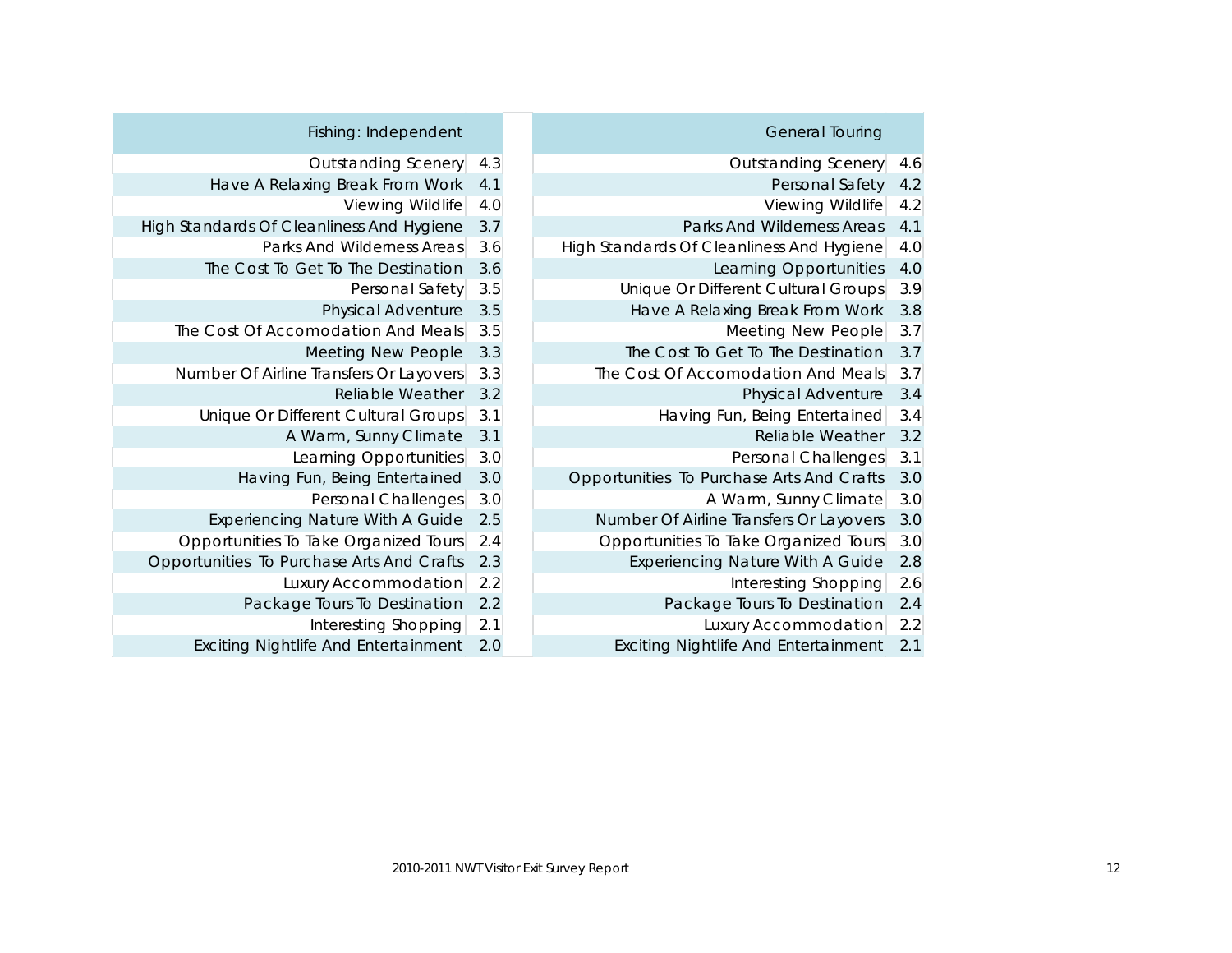| Hunting                                     |     | <b>Outdoor Adventure: Guided</b>          |     |
|---------------------------------------------|-----|-------------------------------------------|-----|
| Viewing Wildlife                            | 4.5 | <b>Outstanding Scenery</b>                | 4.7 |
| <b>Outstanding Scenery</b>                  | 4.2 | Parks And Wilderness Areas                | 4.6 |
| Physical Adventure                          | 4.1 | Viewing Wildlife                          | 4.4 |
| Personal Safety                             | 3.9 | Physical Adventure                        | 4.4 |
| <b>Experiencing Nature With A Guide</b>     | 3.9 | Experiencing Nature With A Guide          | 4.0 |
| Personal Challenges                         | 3.8 | Personal Challenges                       | 4.0 |
| Parks And Wilderness Areas                  | 3.8 | Personal Safety                           | 3.9 |
| Have A Relaxing Break From Work             | 3.8 | Unique Or Different Cultural Groups       | 3.6 |
| High Standards Of Cleanliness And Hygiene   | 3.5 | The Cost To Get To The Destination        | 3.5 |
| The Cost To Get To The Destination          | 3.5 | Learning Opportunities                    | 3.5 |
| Having Fun, Being Entertained               | 3.4 | Have A Relaxing Break From Work           | 3.4 |
| Meeting New People                          | 3.4 | High Standards Of Cleanliness And Hygiene | 3.4 |
| Number Of Airline Transfers Or Layovers     | 3.2 | Meeting New People                        | 3.4 |
| The Cost Of Accomodation And Meals          | 3.2 | The Cost Of Accomodation And Meals        | 3.2 |
| Reliable Weather                            | 3.1 | Having Fun, Being Entertained             | 3.2 |
| Learning Opportunities                      | 3.0 | Opportunities To Take Organized Tours     | 2.9 |
| Unique Or Different Cultural Groups         | 2.9 | Number Of Airline Transfers Or Layovers   | 2.8 |
| A Warm, Sunny Climate                       | 2.7 | Reliable Weather                          | 2.8 |
| Opportunities To Purchase Arts And Crafts   | 2.2 | Package Tours To Destination              | 2.8 |
| Package Tours To Destination                | 2.2 | Opportunities To Purchase Arts And Crafts | 2.7 |
| Luxury Accommodation                        | 2.2 | A Warm, Sunny Climate                     | 2.3 |
| Opportunities To Take Organized Tours       | 2.0 | Interesting Shopping                      | 1.9 |
| Interesting Shopping                        | 1.9 | Exciting Nightlife And Entertainment      | 1.7 |
| <b>Exciting Nightlife And Entertainment</b> | 1.9 | Luxury Accommodation                      | 1.6 |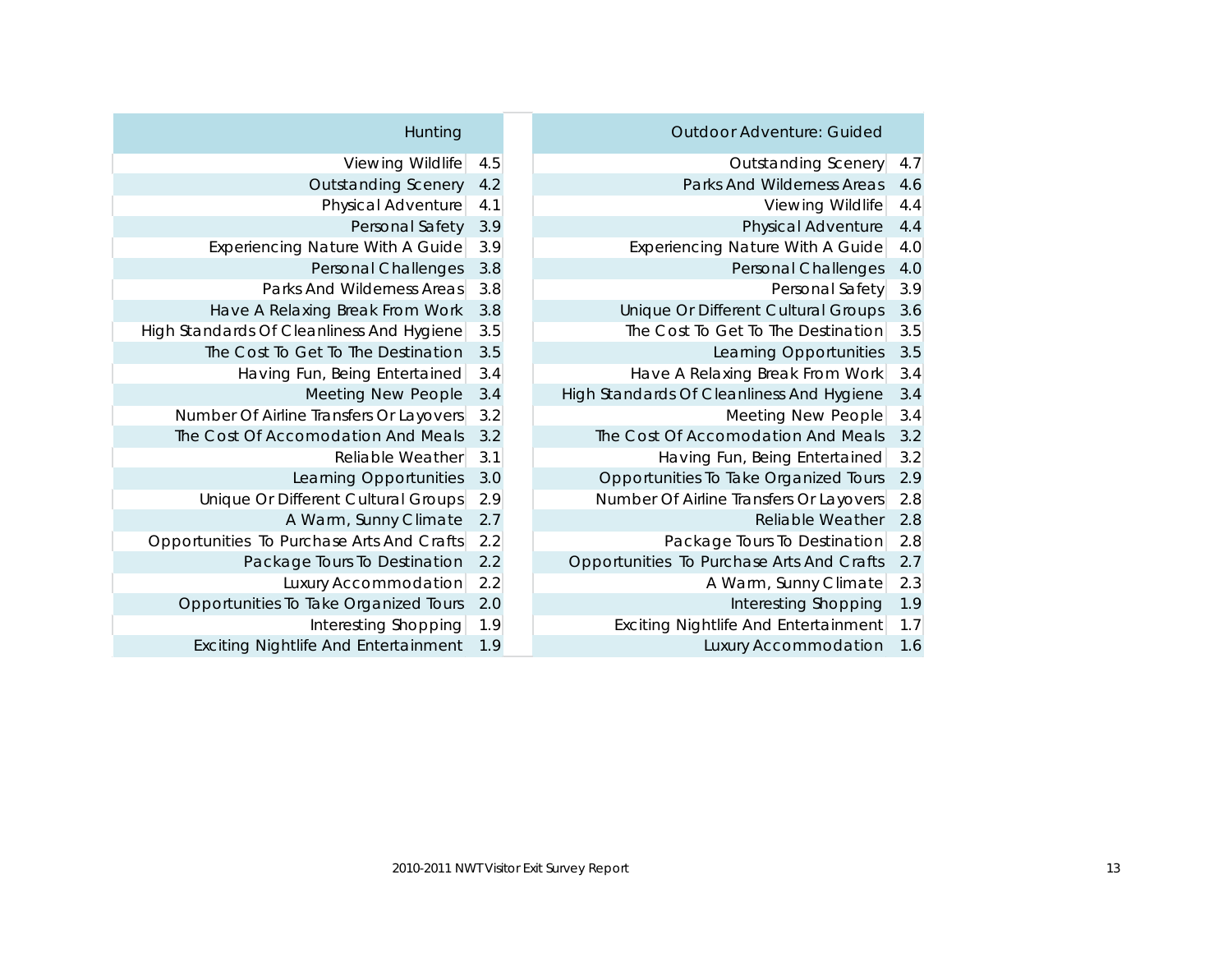| Outdoor Adventure: Independent              |     | Visiting Friends & Relatives              |     |
|---------------------------------------------|-----|-------------------------------------------|-----|
| Outstanding Scenery                         | 4.6 | High Standards Of Cleanliness And Hygiene | 4.3 |
| Parks And Wilderness Areas                  | 4.4 | Personal Safety                           | 4.2 |
| Viewing Wildlife                            | 4.3 | The Cost To Get To The Destination        | 4.2 |
| Physical Adventure                          | 4.1 | <b>Outstanding Scenery</b>                | 4.1 |
| Personal Safety                             | 4.0 | The Cost Of Accomodation And Meals        | 4.0 |
| Have A Relaxing Break From Work             | 3.9 | Have A Relaxing Break From Work           | 3.9 |
| Personal Challenges                         | 3.9 | Viewing Wildlife                          | 3.6 |
| Unique Or Different Cultural Groups         | 3.8 | Parks And Wilderness Areas                | 3.6 |
| The Cost To Get To The Destination          | 3.8 | Unique Or Different Cultural Groups       | 3.6 |
| Learning Opportunities                      | 3.7 | Number Of Airline Transfers Or Layovers   | 3.5 |
| High Standards Of Cleanliness And Hygiene   | 3.6 | Having Fun, Being Entertained             | 3.5 |
| The Cost Of Accomodation And Meals          | 3.5 | Meeting New People                        | 3.4 |
| Having Fun, Being Entertained               | 3.4 | Learning Opportunities                    | 3.4 |
| Meeting New People                          | 3.4 | Reliable Weather                          | 3.4 |
| Opportunities To Purchase Arts And Crafts   | 3.0 | Physical Adventure                        | 3.3 |
| A Warm, Sunny Climate                       | 2.8 | A Warm, Sunny Climate                     | 3.2 |
| Experiencing Nature With A Guide            | 2.8 | Interesting Shopping                      | 3.2 |
| Reliable Weather                            | 2.8 | Opportunities To Purchase Arts And Crafts | 3.1 |
| Number Of Airline Transfers Or Layovers     | 2.7 | Personal Challenges                       | 2.9 |
| Package Tours To Destination                | 2.4 | Experiencing Nature With A Guide          | 2.8 |
| Opportunities To Take Organized Tours       | 2.4 | Opportunities To Take Organized Tours     | 2.7 |
| Interesting Shopping                        | 2.3 | Package Tours To Destination              | 2.6 |
| Luxury Accommodation                        | 2.0 | Luxury Accommodation                      | 2.6 |
| <b>Exciting Nightlife And Entertainment</b> | 1.7 | Exciting Nightlife And Entertainment      | 2.5 |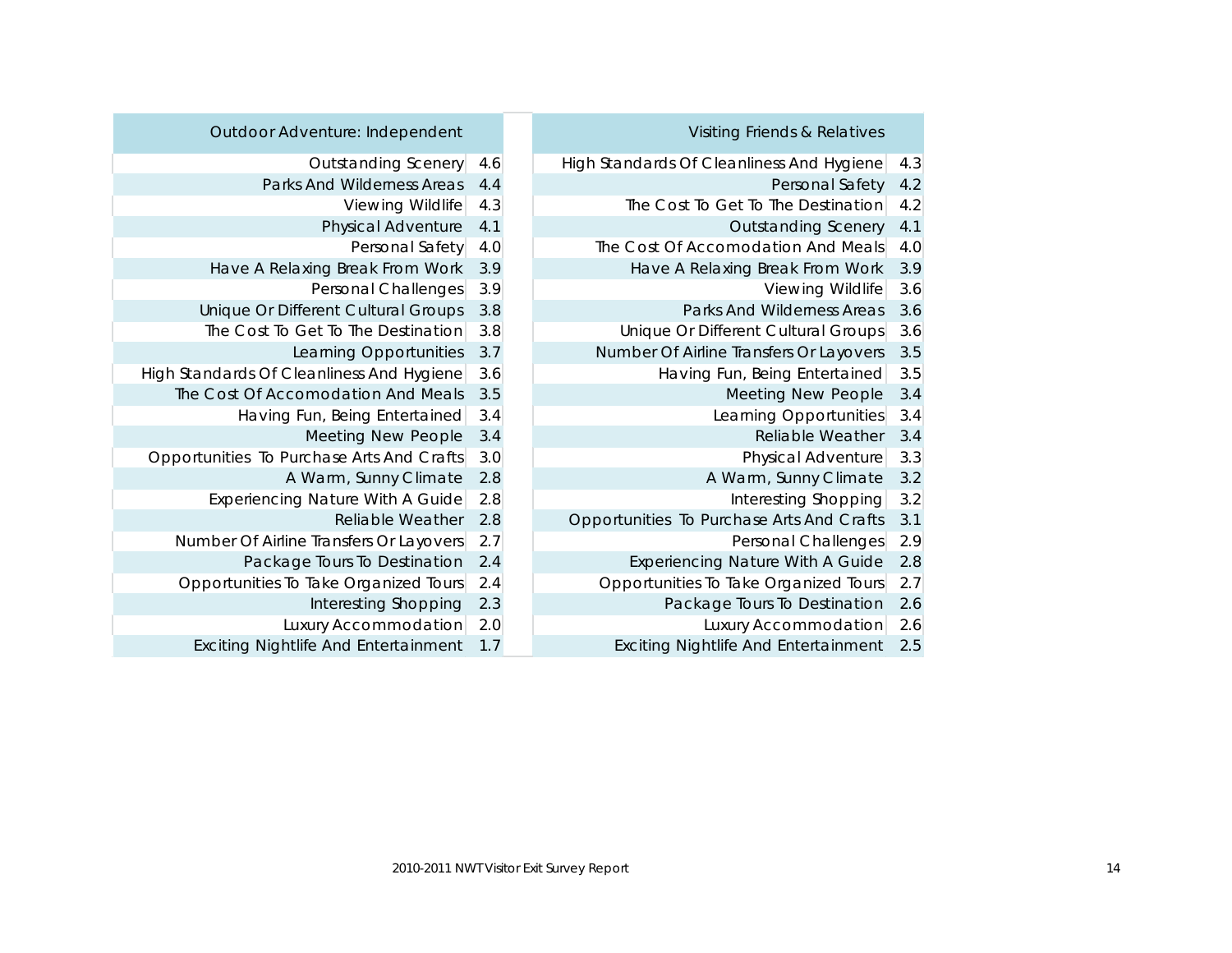### <span id="page-14-0"></span>**Table 11 - NWT Travel Decision Making Timing:**

|                                  | Start Thinking      | Make a firm        |
|----------------------------------|---------------------|--------------------|
| When did you                     | about a trip to the | decision to travel |
|                                  | <b>NWT</b>          | to the NWT         |
| Aurora Viewing                   | 6 Months Prior      | 3 Months Prior     |
| Fishing: Guided                  | 2 Years Prior       | 5 Months Prior     |
| Fishing: Independent             | 8 Months Prior      | 5 Months Prior     |
| General Touring                  | 4 Years Prior       | 6 Months Prior     |
| <b>Hunting</b>                   | 14 Months Prior     | 10 Months Prior    |
| <b>Outdoor Adventure: Guided</b> | 3 Years Prior       | 7 Months Prior     |
| Outdoor Adventure: Independent   | 5 Years Prior       | 15 Months Prior    |
| Visiting Friends & Relatives     | 11 Months Prior     | 3 Months Prior     |

#### <span id="page-14-1"></span>**Table 12 - Travel Information Sources Used:**

| Aurora Viewing                    | Fishing: Guided                   | Fishing: Independent             | <b>General Touring</b>            |
|-----------------------------------|-----------------------------------|----------------------------------|-----------------------------------|
| PLANNING the trip:                | PLANNING the trip:                | PLANNING the trip:               | PLANNING the trip:                |
| Travel Guide Book (45%)           | Word Of Mouth (41%)               | Word Of Mouth (50%)              | Word Of Mouth (28%)               |
| Tourism Business/Operator (37%)   | Been Here Before (30%)            | Been Here Before (49%)           | Brochures, Posters, Maps (27%)    |
| Travel Website (32%)              | Travel Website (15%)              | Tourism Business/Operator (11%)  | Travel Guide Book (22%)           |
| Brochures, Posters, Maps (13%)    | Travel Guide Book (11%)           | Brochures, Posters, Maps (8%)    | NWT Explorers Guide (18%)         |
| Travel Agent (10%)                | Tourism Business/Operator (11%)   | Other Website (8%)               | Milepost (18%)                    |
|                                   |                                   |                                  |                                   |
| DURING the trip:                  | DURING the trip:                  | DURING the trip:                 | DURING the trip:                  |
| Travel Guide Book (38%)           | None (30%)                        | None (36%)                       | Brochures, Posters, Maps (32%)    |
| Tourism Business/Operator (36%)   | Word Of Mouth (23%)               | Word Of Mouth (32%)              | Word Of Mouth (29%)               |
| Brochures, Posters, Maps (27%)    | Brochures, Posters, Maps (18%)    | Brochures, Posters, Maps (11%)   | Visitor Information Centres (16%) |
| Visitor Information Centres (21%) | Tourism Business/Operator (13%)   | Visitor Information Centres (9%) | Travel Guide Book (16%)           |
| Travel Website (8%)               | Visitor Information Centres (10%) | Tourism Business/Operator (4%)   | NWT Explorers Guide (12%)         |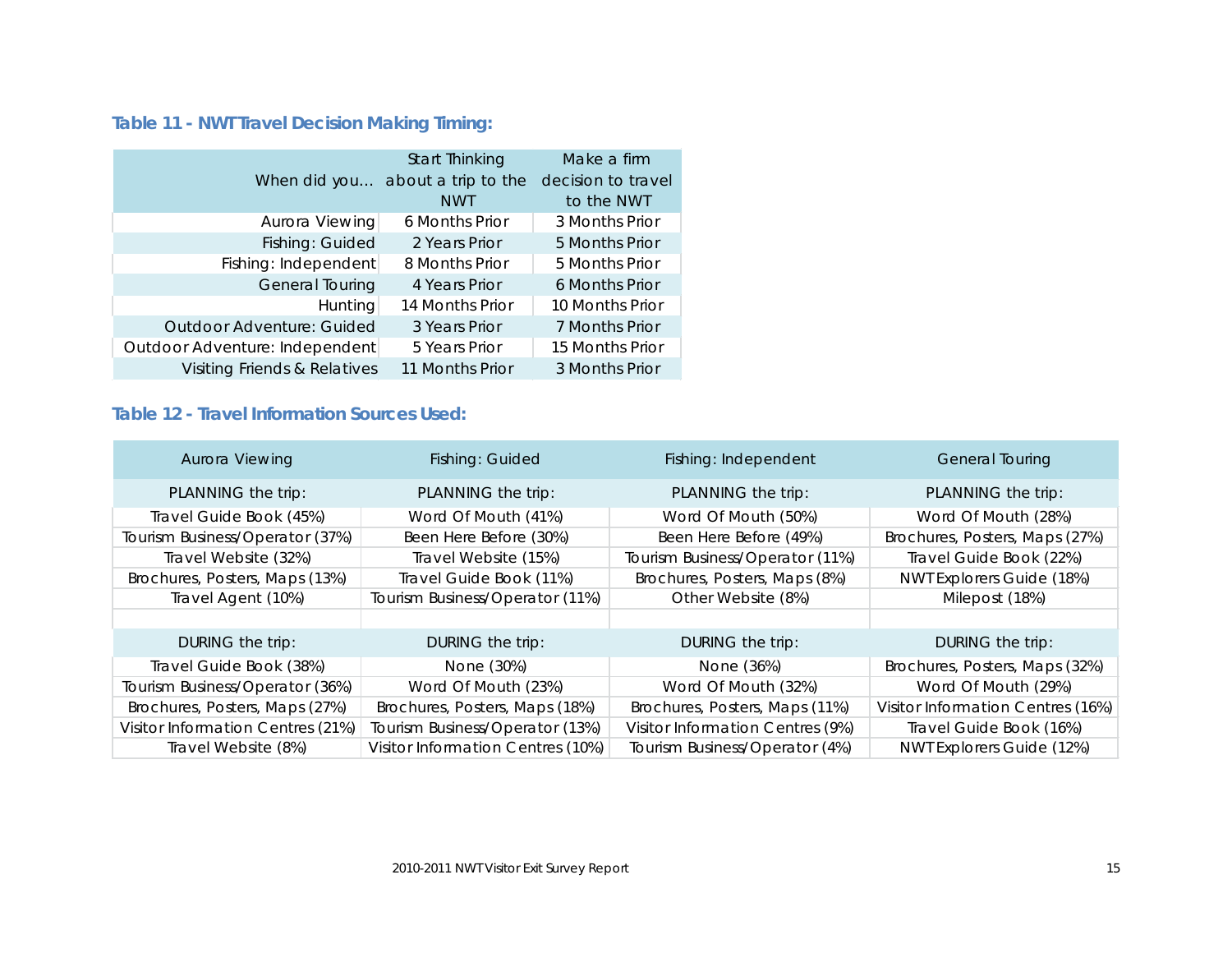| Hunting                         | Outdoor Adventure: Guided         | Outdoor Adventure: Independent   | Visiting Friends & Relatives      |
|---------------------------------|-----------------------------------|----------------------------------|-----------------------------------|
| PLANNING the trip:              | PLANNING the trip:                | PLANNING the trip:               | PLANNING the trip:                |
| Word Of Mouth (38%)             | Tourism Business/Operator (49%)   | Word Of Mouth (39%)              | Been Here Before (49%)            |
| Tourism Business/Operator (26%) | Word Of Mouth (29%)               | Brochures, Posters, Maps (30%)   | Word Of Mouth (31%)               |
| Been Here Before (20%)          | Been Here Before (25%)            | Travel Guide Book (28%)          | None (17%)                        |
| Brochures, Posters, Maps (9%)   | Travel Website(12%)               | Been Here Before (20%)           | Travel Website (12%)              |
| Travel Agent (9%)               | Other Website (12%)               | Other Website (18%)              | Other Website (7%)                |
|                                 |                                   |                                  |                                   |
| DURING the trip:                | DURING the trip:                  | DURING the trip:                 | DURING the trip:                  |
| None (46%)                      | None (33%)                        | Brochures, Posters, Maps (31%)   | Word Of Mouth(39%)                |
| Word Of Mouth (22%)             | Tourism Business/Operator (28%)   | Word Of Mouth (24%)              | None (38%)                        |
| Tourism Business/Operator (11%) | Brochures, Posters, Maps (27%)    | Tourism Business/Operator (21%)  | Brochures, Posters, Maps (14%)    |
| NWT Explorers Guide (6%)        | Visitor Information Centres (27%) | None (16%)                       | Visitor Information Centres (14%) |
| Brochures, Posters, Maps (6%)   | Word Of Mouth (24%)               | Visitor Information Centres (8%) | NWT Explorers Guide (6%)          |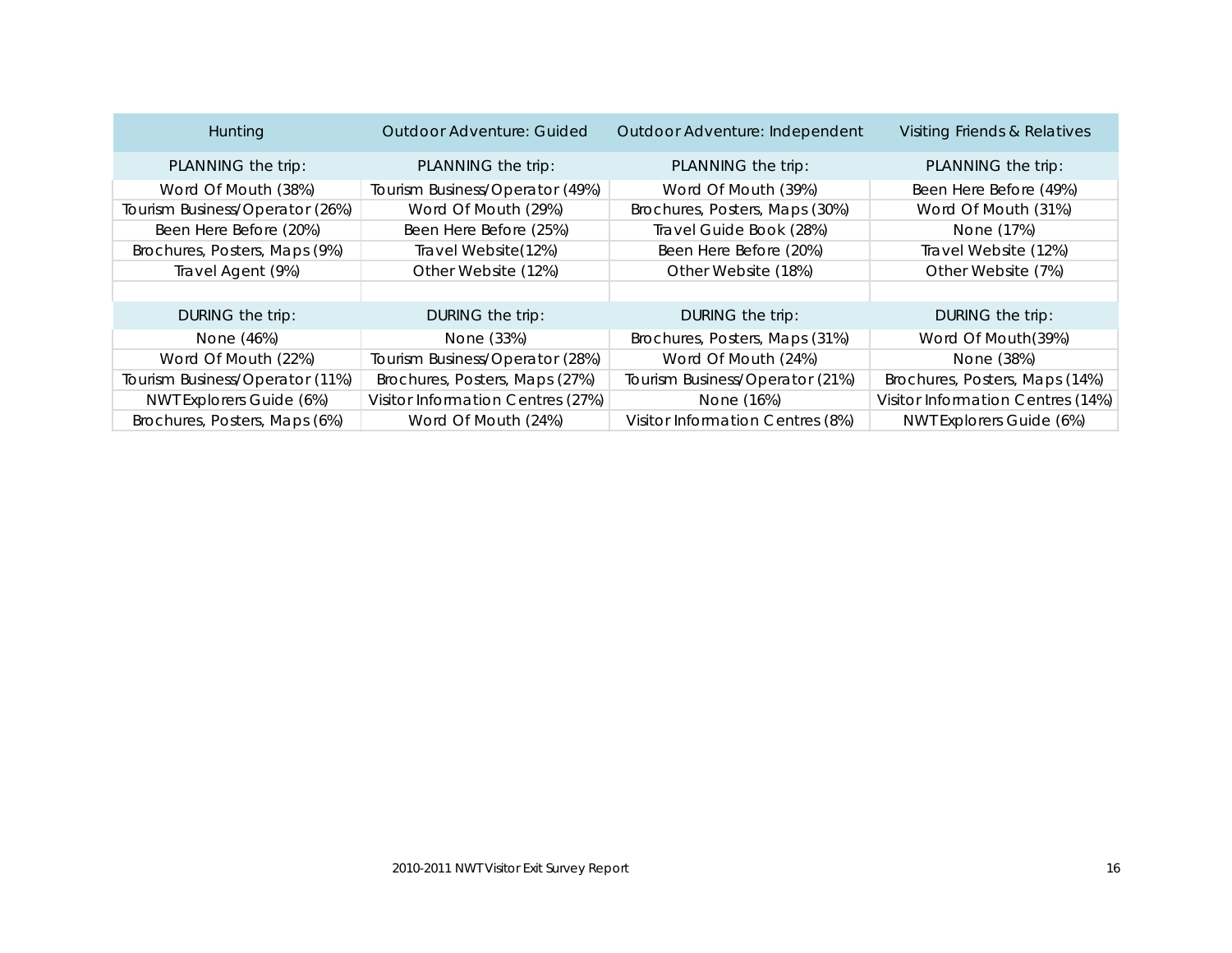# <span id="page-16-0"></span>**Trip Characteristics**

### <span id="page-16-1"></span>**Table 13 - Mode of Transportation to the NWT:**

|                                |                   | Dehcho                   | Inuvik  | North Slave | Sahtu                    | South Slave              |
|--------------------------------|-------------------|--------------------------|---------|-------------|--------------------------|--------------------------|
| Aurora Viewing                 | Air               | $\overline{\phantom{a}}$ |         | 22%         | $\overline{\phantom{a}}$ | $\overline{\phantom{a}}$ |
|                                | Road              |                          |         |             |                          | $\overline{\phantom{a}}$ |
| Fishing: Guided                | Air               |                          |         | 4%          | 23%                      | 9%                       |
|                                | Road              |                          |         | $< 1\%$     |                          | $\overline{\phantom{a}}$ |
| Fishing: Independent           | Air               | $\overline{\phantom{a}}$ |         | 5%          | 19%                      | 15%                      |
|                                | Road              |                          | 1%      | $< 1\%$     | $\overline{\phantom{a}}$ | 5%                       |
| General Touring                | Air               | 18%                      | 17%     | 12%         | 13%                      | 1%                       |
|                                | Road              | 30%                      | 66%     | 17%         | 4%                       | 42%                      |
| <b>Hunting</b>                 | Air               | 3%                       | $< 1\%$ | $< 1\%$     | 14%                      | $< 1\%$                  |
|                                | Road              | $\overline{\phantom{a}}$ |         | $< 1\%$     | $< 1\%$                  | $\overline{\phantom{a}}$ |
| Outdoor Adventure: Guided      | Air               | 6%                       | 1%      | $< 1\%$     | 8%                       |                          |
|                                | Road              |                          | 1%      | $< 1\%$     |                          | $< 1\%$                  |
| Outdoor Adventure: Independent | Air               | 8%                       | 1%      | $< 1\%$     | 4%                       | $< 1\%$                  |
|                                | Road              | 21%                      | 4%      | $< 1\%$     | $\overline{\phantom{a}}$ | 10%                      |
| Visiting Friends & Relatives   | Air               | 10%                      | 9%      | 36%         | 15%                      | 14%                      |
|                                | Road              | 5%                       | 1%      | 2%          | $\overline{\phantom{a}}$ | 3%                       |
|                                | <b>Total Air</b>  | 45%                      | 28%     | 80%         | 96%                      | 39%                      |
|                                | <b>Total Road</b> | 55%                      | 72%     | 20%         | 4%                       | 41%                      |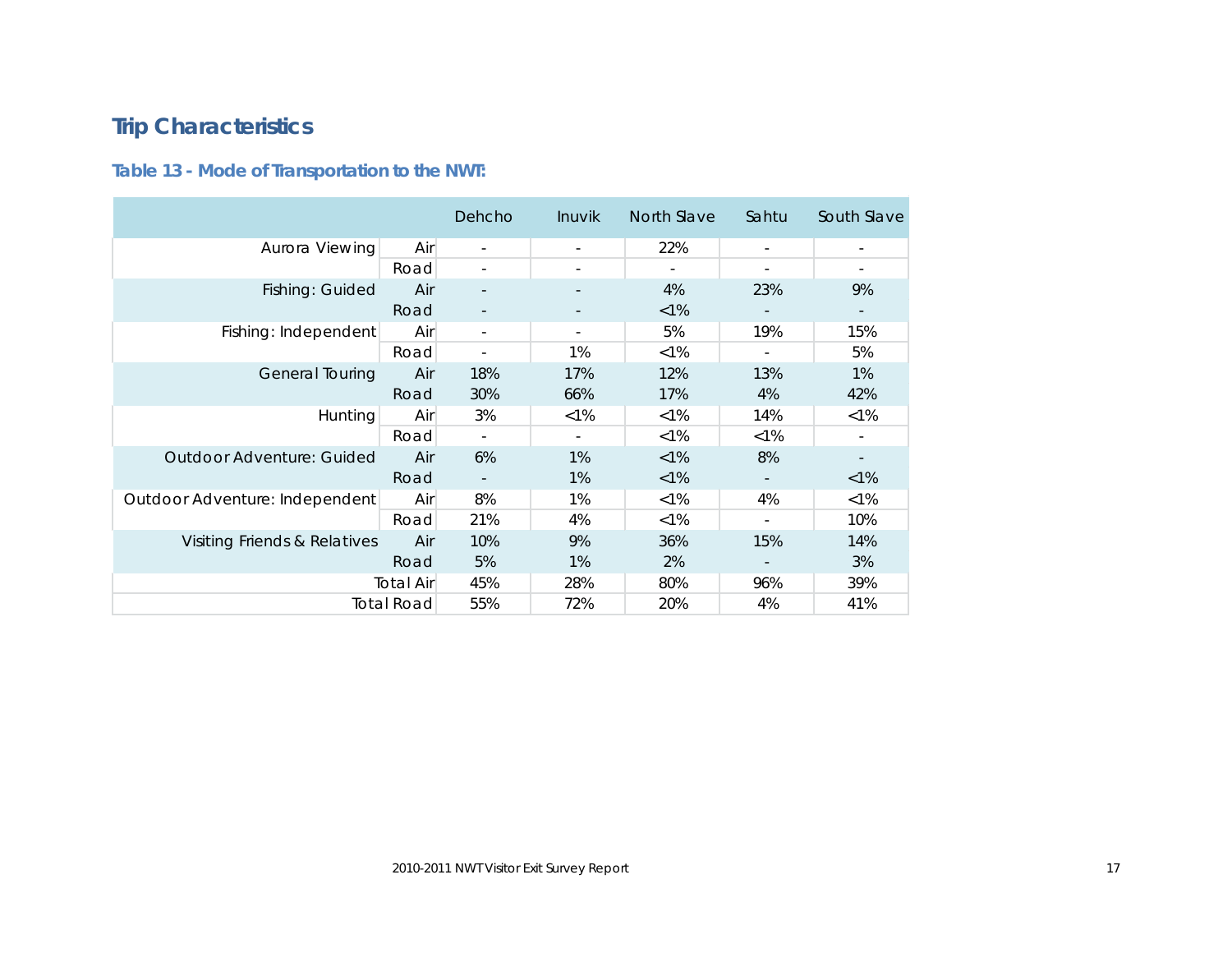#### <span id="page-17-0"></span>**Table 14 - Average Number of Nights Spent in the NWT:**

| Average Number of Nights Spent in the NWT |    |
|-------------------------------------------|----|
| Aurora Viewing                            | 3  |
| Fishing: Guided                           | 7  |
| Fishing: Independent                      | 6  |
| <b>General Touring</b>                    | 9  |
| Hunting                                   | 11 |
| Qutdoor Adventure: Guided                 | 9  |
| Outdoor Adventure: Independent            | 11 |
| Visiting Friends & Relatives              | 8  |

### <span id="page-17-1"></span>**Table 15 - Types of Accommodation used by Visitors:**

|                             |         |          |                                                                                                                     |         |                | Outdoor    | Outdoor     | Visiting  |
|-----------------------------|---------|----------|---------------------------------------------------------------------------------------------------------------------|---------|----------------|------------|-------------|-----------|
|                             | Aurora  | Fishing: | Fishing:                                                                                                            | General |                | Adventure: | Adventure:  | Friends & |
|                             | Viewing | Guided   | Independent                                                                                                         | Touring | <b>Hunting</b> | Guided     | Independent | Relatives |
| Hotel/Motel                 | 94%     | 46%      | 18%                                                                                                                 | 53%     | 65%            | 66%        | 22%         | 14%       |
| Bed & Breakfast             | 5%      | 2%       | 3%                                                                                                                  | 8%      |                | 17%        | 13%         | 3%        |
| Apartment/House Rental      |         |          |                                                                                                                     | 2%      |                | 1%         | 5%          | 2%        |
| Campground                  |         | 3%       | 10%                                                                                                                 | 37%     | 2%             | 15%        | 58%         | 4%        |
| Home of Friends & Relatives | $1\%$   | 6%       | 17%                                                                                                                 | 8%      |                | 1%         | 9%          | 84%       |
| Outfitters Lodge/Camp       | $1\%$   | 82%      | 65%                                                                                                                 | 1%      | 92%            | 12%        | 9%          | 1%        |
| Roadside Pullout            |         |          | 2%                                                                                                                  | 3%      |                | 3%         | 3%          |           |
| <b>Wilderness Camping</b>   |         | 7%       | 11%                                                                                                                 | 1%      | 37%            | 58%        | 21%         | 1%        |
| Boat                        |         |          | 4%                                                                                                                  | 1%      |                | 1%         |             |           |
| Other                       |         |          | 3%                                                                                                                  | 2%      |                |            | 2%          | 1%        |
| Did not stay over night     |         |          | 2%                                                                                                                  | 2%      | 1%             |            | 10%         |           |
|                             |         |          | * Totals are greater than 100% because participants could select more than one type of accommodationfor their trip. |         |                |            |             |           |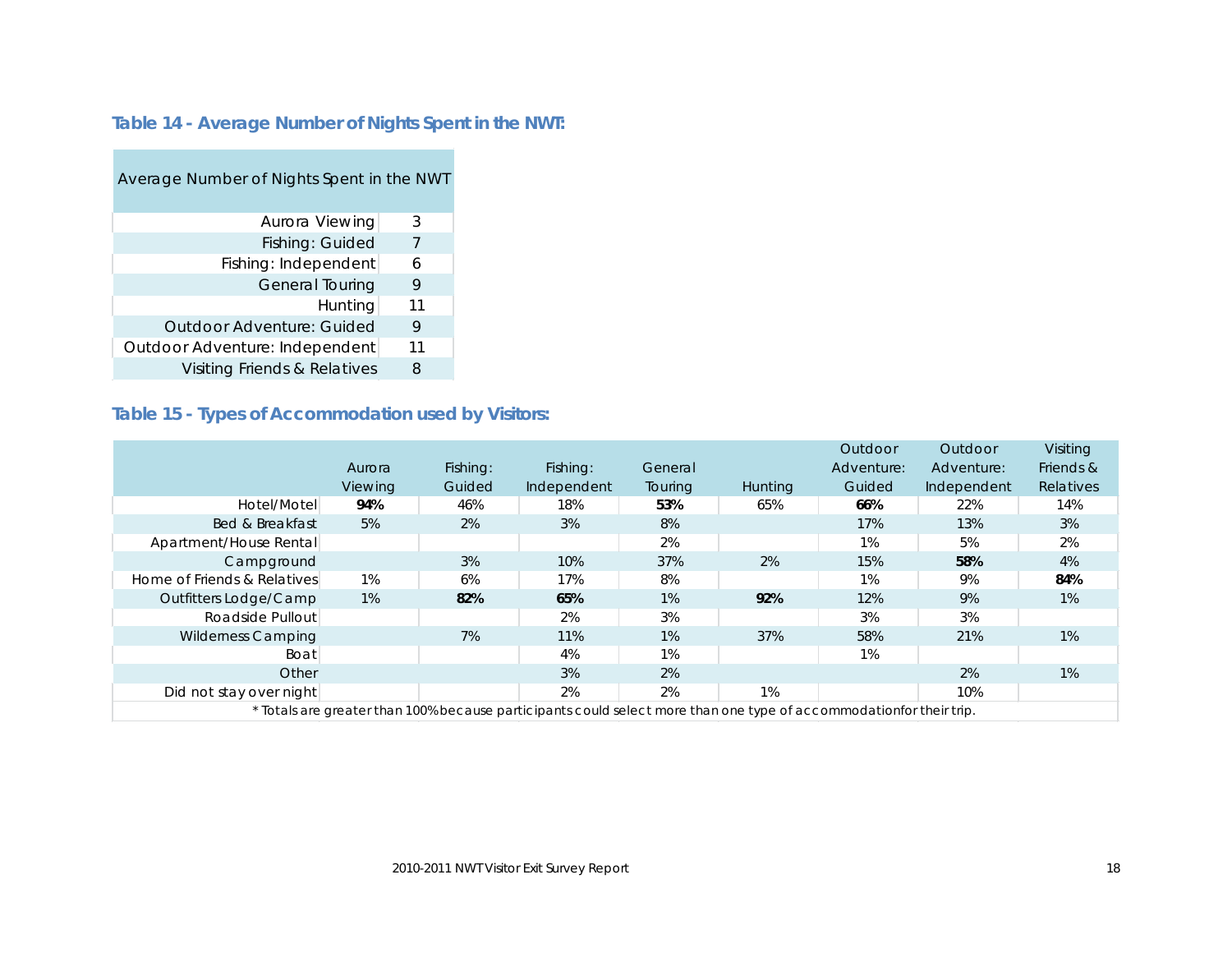### <span id="page-18-0"></span>**Table 16 - Travel Companions:**

| <b>Travel Companions:</b>      | Alone | As a couple | As a family | With friends |
|--------------------------------|-------|-------------|-------------|--------------|
| Aurora Viewing                 | 9%    | 20%         | 35%         | 36%          |
| Fishing: Guided                | 21%   | 15%         | 18%         | 46%          |
| Fishing: Independent           | 13%   | 12%         | 14%         | 60%          |
| General Touring                | 13%   | 48%         | 16%         | 23%          |
| <b>Hunting</b>                 | 38%   | 7%          | 14%         | 41%          |
| Outdoor Adventure: Guided      | 27%   | 25%         | 18%         | 30%          |
| Outdoor Adventure: Independent | 14%   | 32%         | 21%         | 33%          |
| Visiting Friends & Relatives   | 50%   | 30%         | 15%         | 6%           |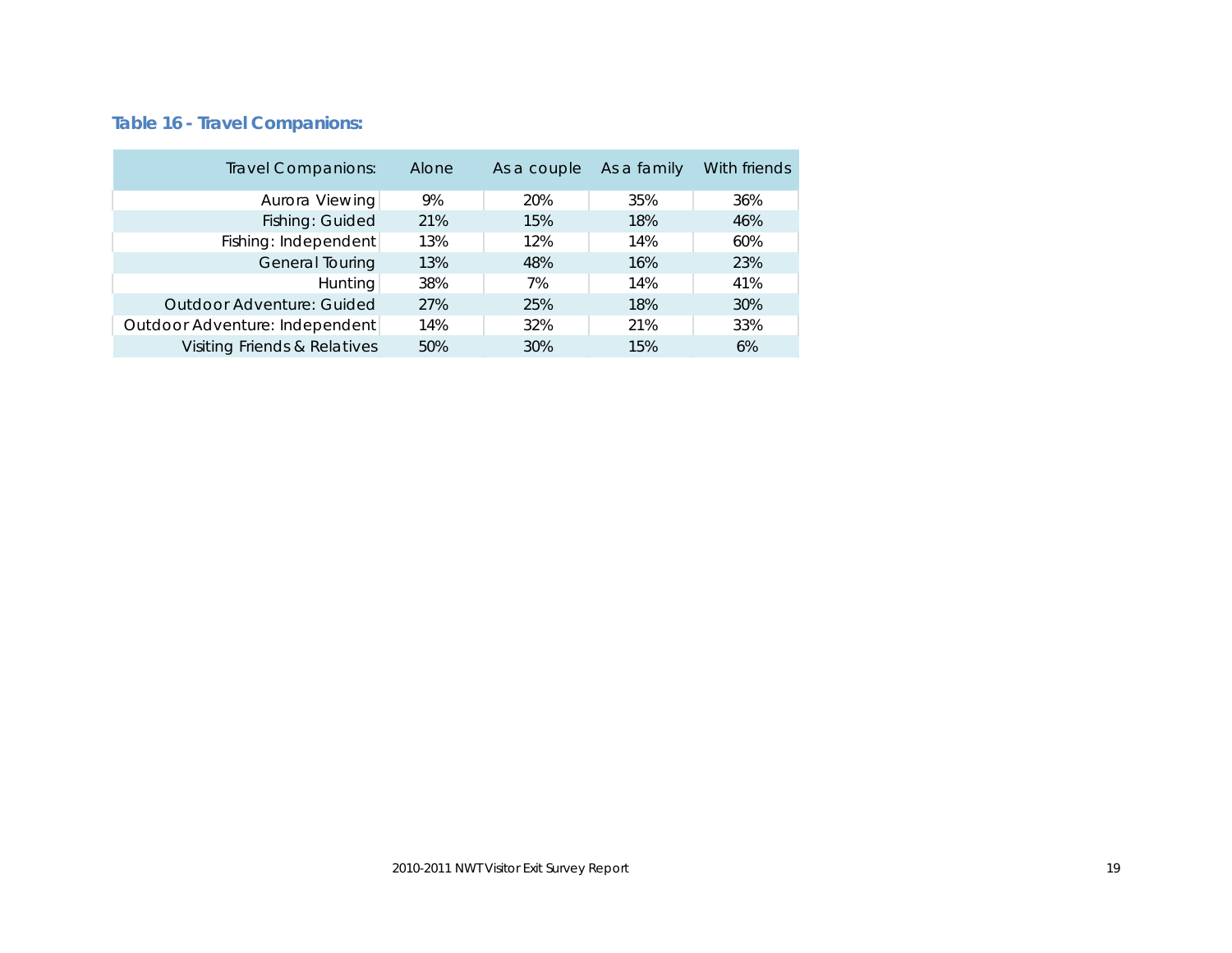| Aurora Viewing                   | Participation | Avg<br>Rating | Fishing: Guided                  | Participation | Avg<br>Rating | Fishing: Independent             | Participation | Avg<br>Rating |
|----------------------------------|---------------|---------------|----------------------------------|---------------|---------------|----------------------------------|---------------|---------------|
| Aurora Viewing                   | 92%           | 4.4           | Guided Fishing                   | 89%           | 4.7           | Independent Fishing              | 90%           | 4.4           |
| Shopping                         | 60%           | 3.2           | Wildlife Viewing                 | 32%           | 3.8           | Wildlife Viewing                 | 44%           | 4.0           |
| Dogsledding                      | 56%           | 4.5           | Sightseeing                      | 32%           | 4.0           | Boating, Cruising Or Sailing     | 39%           | 4.3           |
| Sightseeing                      | 51%           | 3.6           | Airplane/Helicopter Tour         | 32%           | 4.4           | Photography                      | 36%           | 4.1           |
| Photography                      | 46%           | 4.0           | Photography                      | 25%           | 4.3           | Sightseeing                      | 31%           | 4.0           |
| Experience With Northern Cuisine | 44%           | 3.8           | Experience With Northern Cuisine | 24%           | 3.8           | Airplane/Helicopter Tour         | 31%           | 4.4           |
| Airplane/Helicopter Tour         | 41%           | 3.3           | Boating, Cruising Or Sailing     | 20%           | 3.9           | Hiking                           | 28%           | 4.0           |
| <b>Museum Visit</b>              | 35%           | 3.6           | Camping                          | 19%           | 4.4           | Camping                          | 26%           | 4.1           |
| Vehicle-Guided Town Tour         | 34%           | 3.8           | Walking-Independent Town Tour    | 19%           | 3.7           | Shopping                         | 24%           | 3.2           |
| Walking-Independent Town Tour    | 32%           | 3.6           | Independent Fishing              | 19%           | 4.0           | Experience With Northern Cuisine | 23%           | 4.0           |
|                                  |               |               |                                  |               |               |                                  |               |               |
|                                  |               | Avg           |                                  |               | Avg           |                                  |               | Avg           |
| <b>General Touring</b>           | Participation | Rating        | Hunting                          | Participation | Rating        | Outdoor Adventure: Guided        | Participation | Rating        |
| Sightseeing                      | 78%           | 4.6           | Guided Hunting                   | 91%           | 4.6           | Canoeing, Kayaking Or Rafting    | 54%           | 4.9           |
| Photography                      | 67%           | 4.6           | <b>Wildlife Viewing</b>          | 55%           | 4.3           | <b>Wildlife Viewing</b>          | 48%           | 4.0           |
| Shopping                         | 60%           | 3.8           | Airplane/Helicopter Tour         | 53%           | 4.5           | Museum Visit                     | 44%           | 4.3           |
| <b>Wildlife Viewing</b>          | 56%           | 4.1           | Photography                      | 41%           | 4.4           | Photography                      | 44%           | 4.7           |
| Visit To A Historic Site         | 54%           | 4.3           | Museum Visit                     | 39%           | 4.0           | Camping                          | 43%           | 4.7           |
| Museum Visit                     | 53%           | 4.5           | Camping                          | 36%           | 4.1           | Hiking                           | 36%           | 4.7           |
| Experience With Northern Cuisine | 52%           | 4.2           | Experience With Northern Cuisine | 27%           | 3.5           | Airplane/Helicopter Tour         | 35%           | 4.6           |
| Art Gallery Visit                | 50%           | 4.3           | <b>Art Gallery Visit</b>         | 26%           | 3.7           | Sightseeing                      | 33%           | 4.5           |
| Walking-Independent Town Tour    | 49%           | 4.3           | Hiking                           | 25%           | 4.3           | Experience With Northern Cuisine | 32%           | 4.0           |
| <b>Buffalo Viewing</b>           | 41%           | 4.6           | Shopping                         | 18%           | 3.1           | Art Gallery Visit                | 31%           | 3.8           |
|                                  |               |               |                                  |               |               |                                  |               |               |

### <span id="page-19-0"></span>**Table 17 - Participation and Rating of Tourism Activities:**

| Outdoor Adventure: Independent Participation |     | Avg<br>Rating | Visiting Friends & Relatives     | Participation | Avg<br>Rating |
|----------------------------------------------|-----|---------------|----------------------------------|---------------|---------------|
| Photography                                  | 75% | 4.9           | Shopping                         | 40%           | 4.3           |
| <b>Wildlife Viewing</b>                      | 73% | 4.3           | Sightseeing                      | 37%           | 4.2           |
| Sightseeing                                  | 70% | 4.5           | Experience With Northern Cuisine | 32%           | 4.0           |
| Camping                                      | 69% | 4.6           | Art Gallery Visit                | 32%           | 4.0           |
| Visit To A Historic Site                     | 61% | 4.0           | Walking-Independent Town Tour    | 29%           | 4.1           |
| Hiking                                       | 58% | 4.6           | Museum Visit                     | 29%           | 4.2           |
| Shopping                                     | 54% | 3.4           | Photography                      | 28%           | 4.3           |
| <b>Buffalo Viewing</b>                       | 47% | 4.3           | <b>Wildlife Viewing</b>          | 22%           | 4.0           |
| Canoeing, Kayaking Or Rafting                | 44% | 4.8           | <b>Hiking</b>                    | 21%           | 4.3           |
| Museum Visit                                 | 42% | 4.3           | Visit To A Historic Site         | 19%           | 4.1           |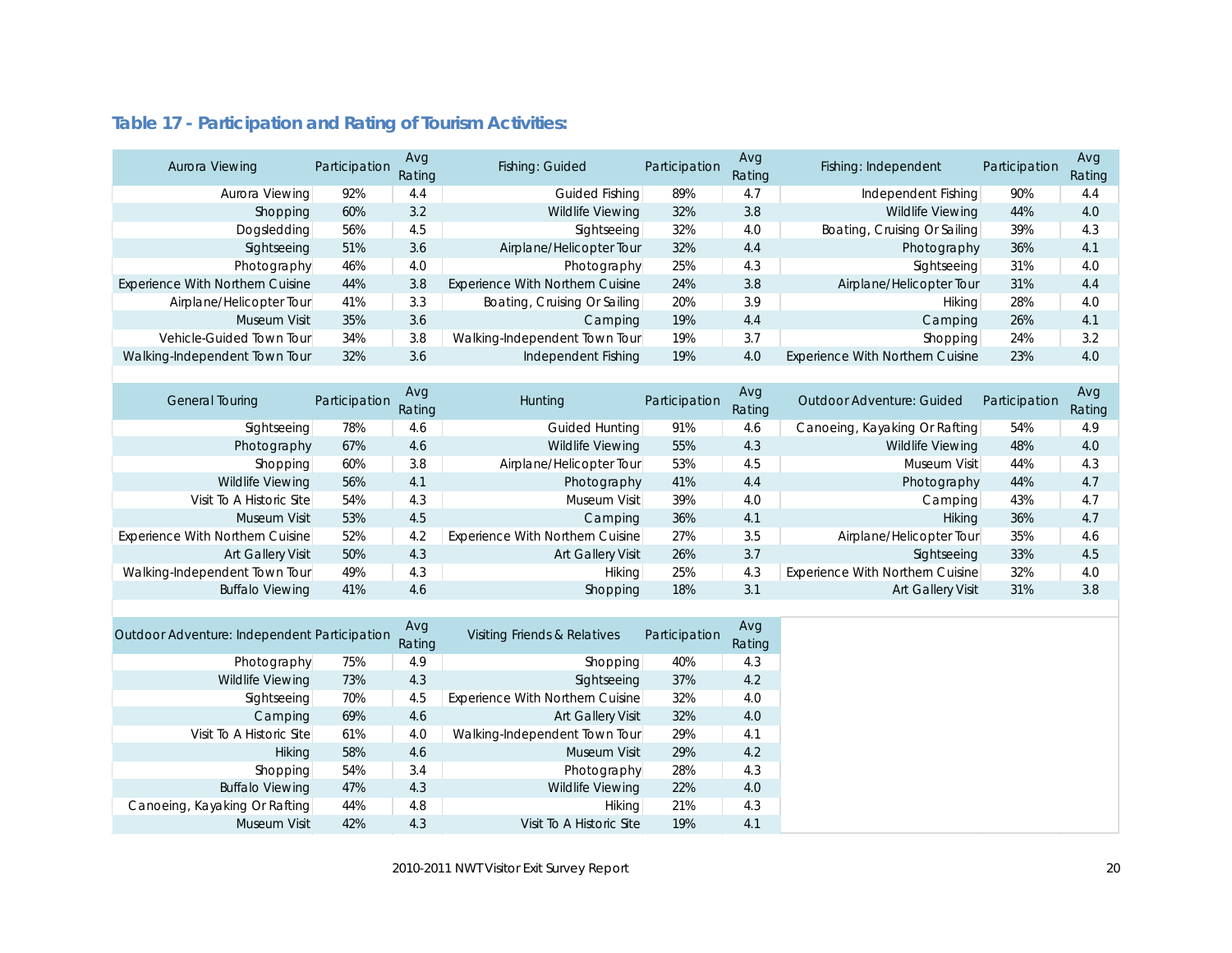### <span id="page-20-0"></span>**Table 18 - Ratings of Services and Amenities:**

| Service and Amenity Ratings                                              | Avg    |
|--------------------------------------------------------------------------|--------|
|                                                                          | Rating |
| Arts and crafts, selection by price                                      | 3.5    |
| Arts and crafts, selection by type of good                               | 3.8    |
| Campground - Quality                                                     | 3.9    |
| Campground - Selection                                                   | 3.7    |
| Campground - Service                                                     | 4.1    |
| Campground - Value for money                                             | 4.0    |
| Hotels/motels - Quality                                                  | 3.6    |
| Hotels/motels - Selection                                                | 3.4    |
| Hotels/motels - Service                                                  | 3.7    |
| Hotels/motels - Value for money                                          | 3.5    |
| Informative signage                                                      | 3.8    |
| Restaurants - Quality                                                    | 3.7    |
| Restaurants - Selection                                                  | 3.3    |
| Restaurants - Service                                                    | 3.8    |
| Restaurants - Value for money                                            | 3.4    |
| Road and highway conditions                                              | 3.5    |
| Tours overall - Quality                                                  | 4.0    |
| Tours overall - Selection                                                | 3.6    |
| Tours overall - Service                                                  | 4.0    |
| Tours overall - Value for money                                          | 3.5    |
| Visitor centers - Available travel information                           | 3.9    |
| Visitor centers - Helpfulness of staff                                   | 4.1    |
| (Ratings are based on a scale of 1-5, with 5 being "Very<br>Statisfied") |        |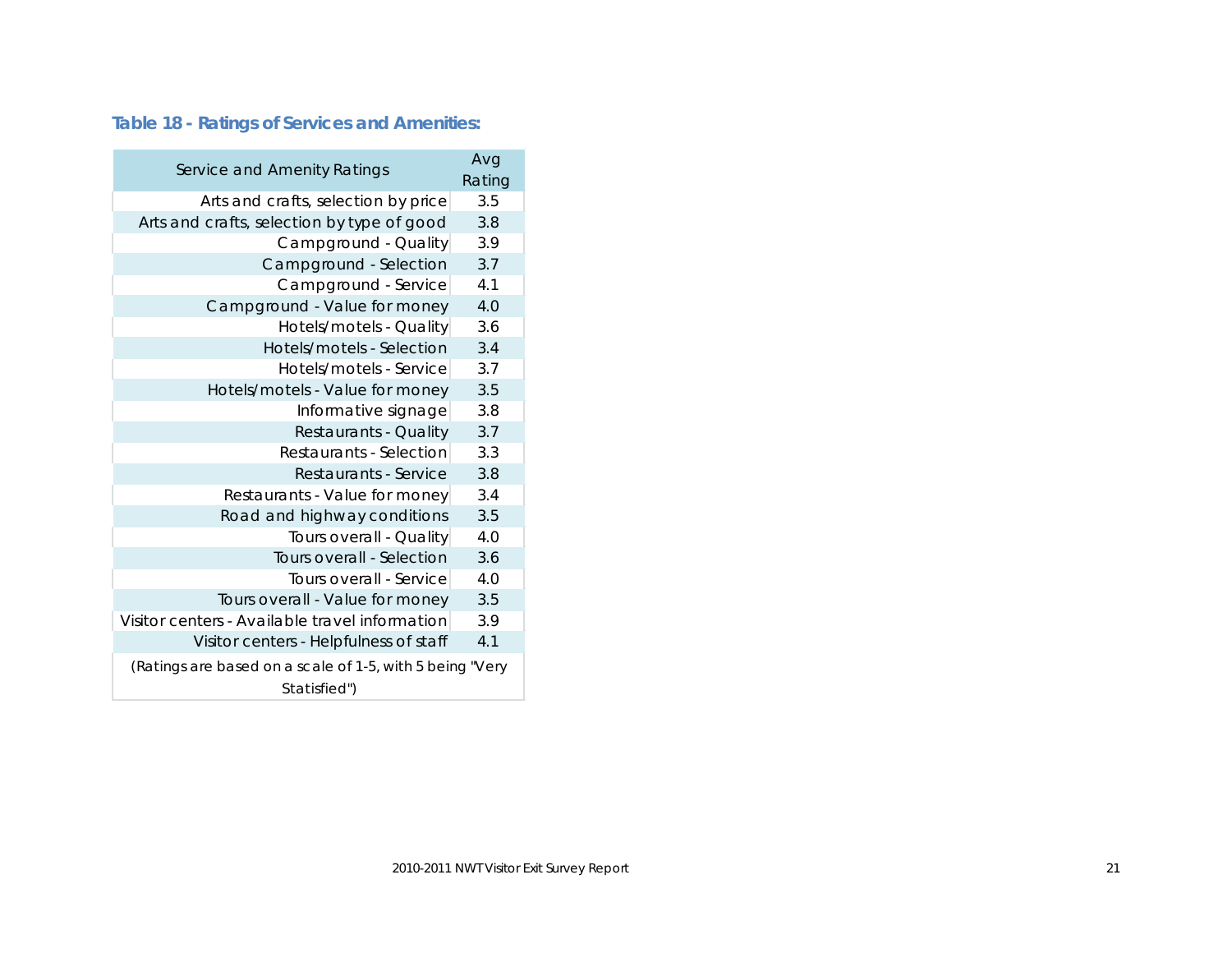### <span id="page-21-0"></span>**Table 19 - First Trip and Plans to Return:**

| Was this your first trip to the NWT? |                |     |               |     | Do you plan to return? |     |  |  |
|--------------------------------------|----------------|-----|---------------|-----|------------------------|-----|--|--|
|                                      | Yes            | No. | Not Sure      |     |                        |     |  |  |
| Aurora Viewing                       | Yes            | 96% | $\Rightarrow$ | 23% | 6%                     | 71% |  |  |
|                                      | <b>No</b>      | 4%  | $\Rightarrow$ | 63% | 2%                     | 35% |  |  |
| Fishing: Guided                      | Yes            | 43% | $\Rightarrow$ | 78% | 1%                     | 21% |  |  |
|                                      | <b>No</b>      | 57% | $\Rightarrow$ | 85% |                        | 15% |  |  |
| Fishing: Independent                 | Yes            | 31% | $\Rightarrow$ | 80% | 14%                    | 6%  |  |  |
|                                      | No             | 69% | $\Rightarrow$ | 96% | 3%                     | 1%  |  |  |
| General Touring                      | Yes            | 75% | $\Rightarrow$ | 62% | 9%                     | 29% |  |  |
|                                      | N <sub>O</sub> | 25% | $\Rightarrow$ | 74% | 7%                     | 20% |  |  |
| <b>Hunting</b>                       |                | 63% | $\Rightarrow$ | 70% | 4%                     | 27% |  |  |
|                                      | No.            | 37% | $\Rightarrow$ | 77% | 6%                     | 17% |  |  |
| <b>Outdoor Adventure: Guided</b>     | Yes            | 60% | $\Rightarrow$ | 61% |                        | 39% |  |  |
|                                      |                | 40% | $\Rightarrow$ | 91% | 1%                     | 9%  |  |  |
| Outdoor Adventure: Independent       | Yes            | 67% | $\Rightarrow$ | 68% | 3%                     | 29% |  |  |
|                                      | No             | 33% | $\Rightarrow$ | 79% |                        | 21% |  |  |
| Visiting Friends & Relatives         | Yes            | 32% | $\Rightarrow$ | 70% | 3%                     | 27% |  |  |
|                                      |                | 68% | $\Rightarrow$ | 92% | 2%                     | 7%  |  |  |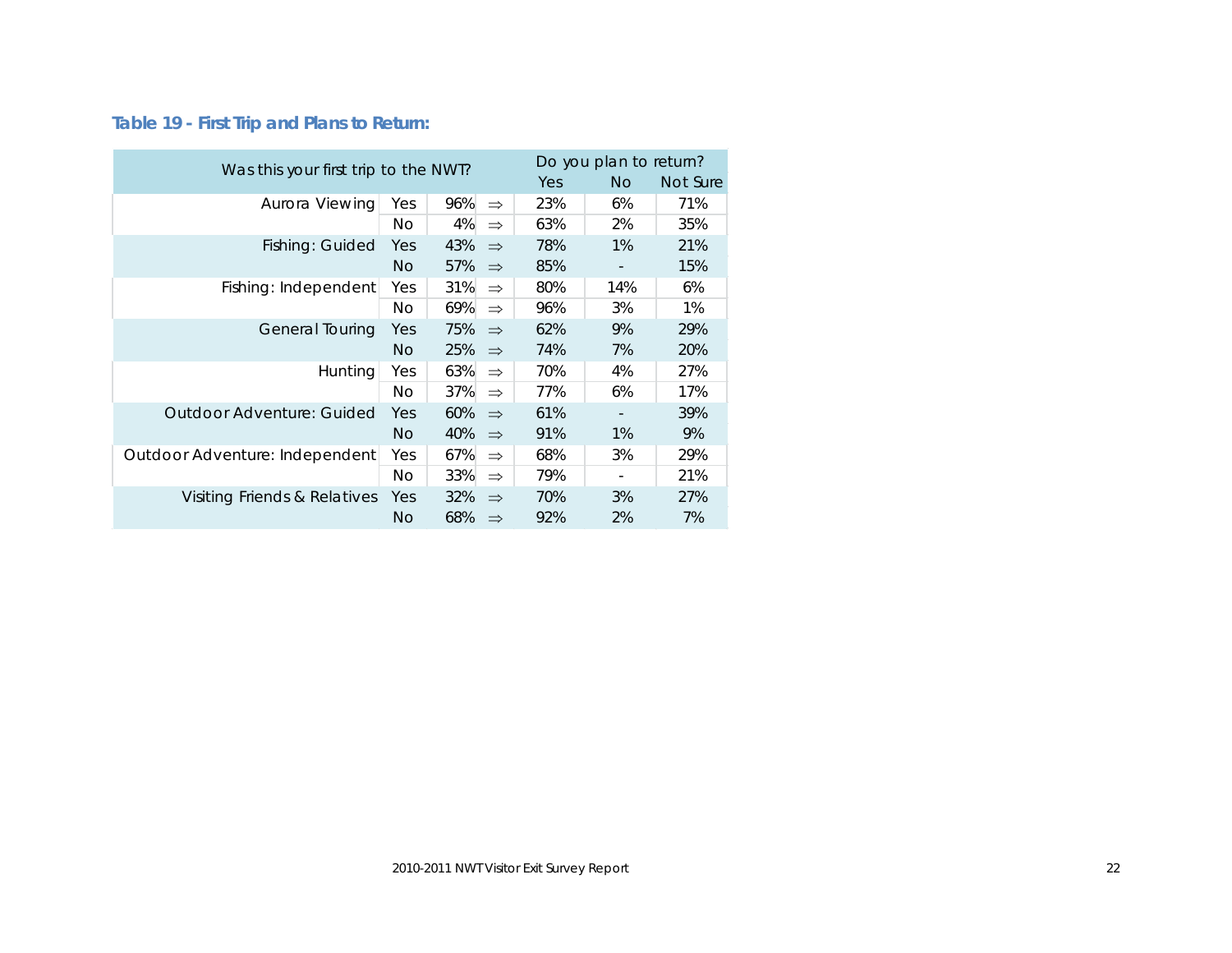# <span id="page-22-0"></span>**Visitor Spending**

### <span id="page-22-1"></span>**Table 20 - Average Visitor Spending:**

|                                                                                | Aurora Viewing |                          |            | Fishing: Guided<br>Fishing: Independent<br><b>General Touring</b> |            |           |            |             |
|--------------------------------------------------------------------------------|----------------|--------------------------|------------|-------------------------------------------------------------------|------------|-----------|------------|-------------|
| Transportation to NWT:                                                         | Air            | Road                     | Air        | Road                                                              | Air        | Road      | Air        | Road        |
| Pre-Paid Tour Packages                                                         | \$740 (1063)   | $\overline{\phantom{a}}$ | \$3670(40) | \$1740(3)                                                         | \$2750(31) | \$2230(3) | \$3820(14) | \$1370(24)  |
| Airfare In NWT                                                                 | \$370(148)     |                          | \$400(28)  | \$310(2)                                                          | \$470(21)  | \$300(1)  | \$470(95)  | \$320 (179) |
| Hotels/Motels/B&Bs                                                             | \$180(4)       | $\overline{\phantom{a}}$ |            |                                                                   | \$300(1)   |           | \$770(3)   | \$500(4)    |
| Apartment/House Rental                                                         | \$180(2)       | $\overline{\phantom{a}}$ |            | \$100(2)                                                          |            | \$40(4)   | \$650(6)   | \$70 (212)  |
| Campgrounds                                                                    | \$810(31)      | $\omega_{\rm c}$         | \$980(12)  | \$900(1)                                                          | \$1080(15) | \$330(1)  | \$1110(34) | \$420(63)   |
| Vehicle/Boat Rental                                                            | \$270(37)      |                          | \$530(3)   | \$600(1)                                                          | \$290(6)   | \$100(1)  | \$240(34)  | \$230(7)    |
| Fuel                                                                           | \$110(26)      | $\blacksquare$           | \$70(5)    | \$210(2)]                                                         | \$190(9)   | \$50(4)   | \$80(33)   | \$130(343)  |
| Restaurants                                                                    | \$130(609)     |                          | \$210(26)  | \$200(4)                                                          | \$160(23)  | \$50(4)   | \$230(107) | \$100 (310) |
| Groceries                                                                      | \$60 (460)     | $\mathbb{L}^2$           | \$120(8)   | \$40(2)]                                                          | \$220(20)  | \$50(3)   | \$140(57)  | \$60(279)   |
| Alcohol                                                                        | \$50(197)      | $\overline{\phantom{a}}$ | \$140(17)  | \$20(1)                                                           | \$180(29)  | \$80(1)   | \$160(42)] | \$40 (104)  |
| Guided Tours                                                                   | \$250(133)]    | $\blacksquare$           | \$1960(11) | \$30(1)                                                           | \$1000(1)  |           | \$450(26)  | \$250(54)   |
| Festivals And Events                                                           | \$170(82)      | $\overline{\phantom{a}}$ |            |                                                                   |            |           | \$150(10)  | \$80(37)    |
| Arts And Crafts                                                                | \$140(84)      | $\overline{\phantom{a}}$ | \$100(6)   |                                                                   | \$120(5)   | \$60(2)   | \$260(45)] | \$180(176)  |
| Souvenirs                                                                      | \$120 (482)    | $\overline{\phantom{a}}$ | \$120(11)  | \$80(2)]                                                          | \$80(13)   | \$90(4)   | \$130(69)  | \$90(251)   |
| Taxi                                                                           | \$40(136)      |                          | \$100(1)   | \$150(1)                                                          | \$50(2)    |           | \$60(23)   | \$20(14)    |
| Other                                                                          | \$170(28)      |                          | \$250(5)   | \$70(1)                                                           | \$100(4)   |           | \$430(9)   | \$90(65)    |
| Average spending per person (number of people in the sample is in parentheses) |                |                          |            |                                                                   |            |           |            |             |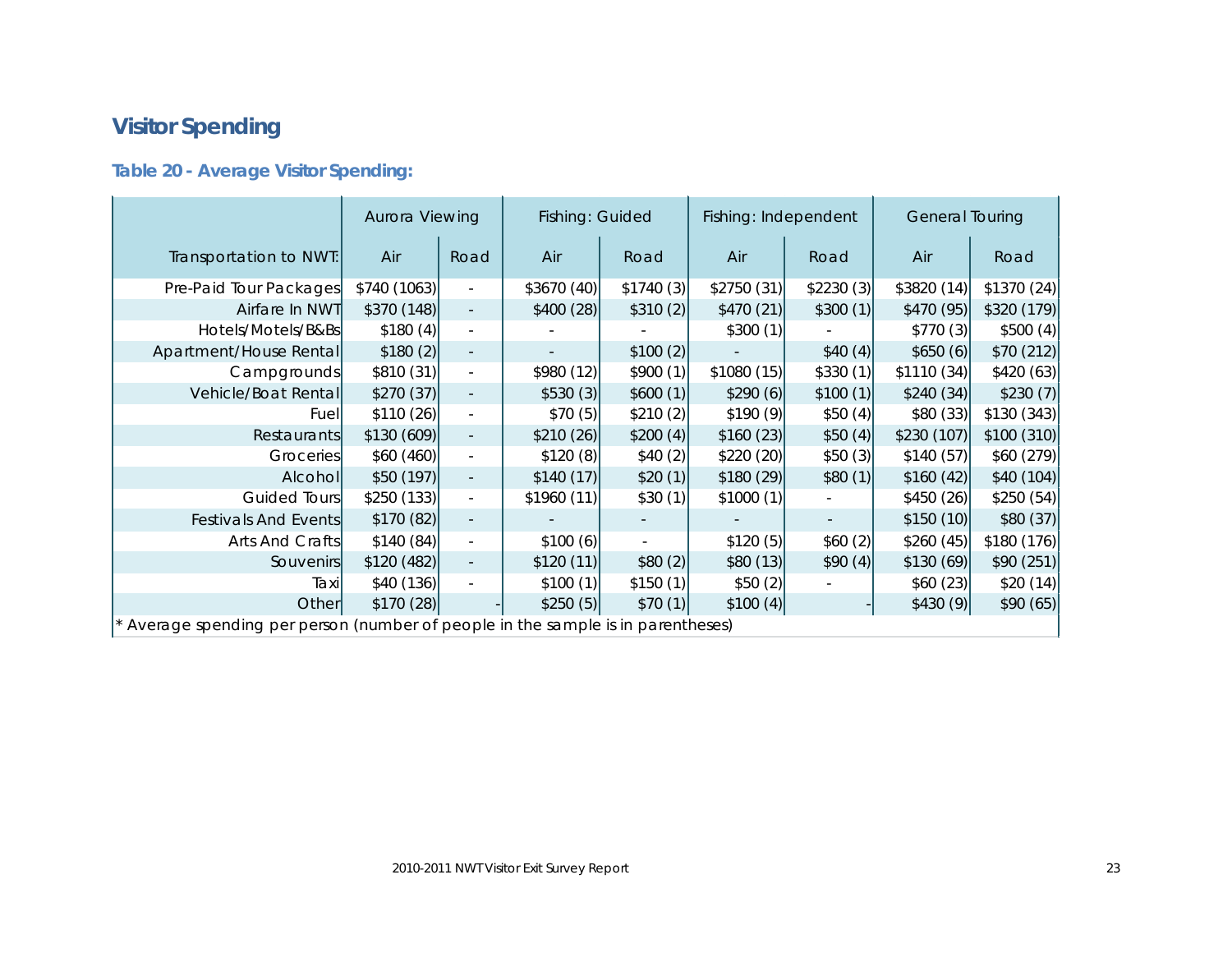|                                                                                | <b>Hunting</b>       |                          | <b>Outdoor Adventure:</b> |           | Outdoor Adventure: |             | Visiting Friends & |           |
|--------------------------------------------------------------------------------|----------------------|--------------------------|---------------------------|-----------|--------------------|-------------|--------------------|-----------|
|                                                                                |                      |                          | Guided                    |           | Independent        |             | Relatives          |           |
| Transportation to NWT:                                                         | Air                  | Road                     | Air                       | Road      | Air                | Road        | Air                | Road      |
| Pre-Paid Tour Packages                                                         | \$14910 (71)         |                          | \$5150(67)                | \$4130(6) | \$4710 (18)        | \$1820 (10) | \$700(10)          | \$70(3)   |
| Airfare In NWT                                                                 | \$400 (98) \$440 (1) |                          | \$340(67)                 | \$120(2)] | \$360(49)          | \$290(11)]  | \$470(114)         | \$250(17) |
| Hotels/Motels/B&Bs                                                             |                      |                          |                           |           | \$200(2)           |             | \$630(9)           | \$330(1)  |
| Apartment/House Rental                                                         | \$1040(1)]           | $\overline{\phantom{a}}$ | \$30(1)                   | \$130(1)  | \$120(14)          | \$60(24)    | \$80(10)           | \$60(11)  |
| Campgrounds                                                                    | \$1810 (72)          |                          | \$1250(21)                | \$600(1)  | \$2060(40)         | \$530(9)    | \$730(121)         | \$360(11) |
| Vehicle/Boat Rental                                                            |                      |                          | \$400(7)                  |           | \$520(24)          | \$10(2)]    | \$280(41)          | \$50(3)   |
| <b>Fuel</b>                                                                    | \$200(2)             | $\vert$ \$100 (1)        | \$200(6)                  | \$240(2)  | \$120(16)          | \$100(30)   | \$110(122)         | \$100(38) |
| Restaurants                                                                    | \$230 (78) \$100 (1) |                          | \$190(57)                 | \$120(6)  | \$160(50)          | \$90(29)    | \$190(483)         | \$110(50) |
| Groceries                                                                      | \$160(10)            | \$20(1)                  | \$120(14)                 | \$60(3)]  | \$190(34)          | \$60(30)    | \$150(352)         | \$100(48) |
| Alcohol                                                                        | \$100(34)            | \$10(1)                  | \$80(24)                  | \$30(4)   | \$90(32)]          | \$50(15)    | \$110(330)         | \$60(24)  |
| Guided Tours                                                                   | \$15510(10)          | \$40(1)                  | \$1050(14)                | \$30(1)]  | \$420(3)           | \$180(5)    | \$160(30)          | \$260(3)  |
| Festivals And Events                                                           |                      |                          | \$20(3)                   |           | \$40(4)            | \$60(2)]    | \$80(44)]          | \$90(6)   |
| Arts And Crafts                                                                | \$320(10)            | \$270(1)                 | \$400(18)                 | \$40(2)]  | \$130(19)          | \$170(16)   | \$180(168)         | \$120(23) |
| <b>Souvenirs</b>                                                               | \$120(21)            | \$40(1)                  | \$70(20)                  | \$110(6)  | \$100(16)          | \$60(21)    | \$130(213)         | \$50(40)  |
| Taxil                                                                          | \$140(8)             |                          | \$30(8)                   | \$10(1)]  | \$120(15)          |             | \$40(85)           | \$50(1)   |
| Other                                                                          |                      | $$750(3)$ \$180(1)       | \$130(2)                  | \$140(2)  | \$1700(11)         | \$50(4)     | \$190(39)          | \$100(8)  |
| Average spending per person (number of people in the sample is in parentheses) |                      |                          |                           |           |                    |             |                    |           |